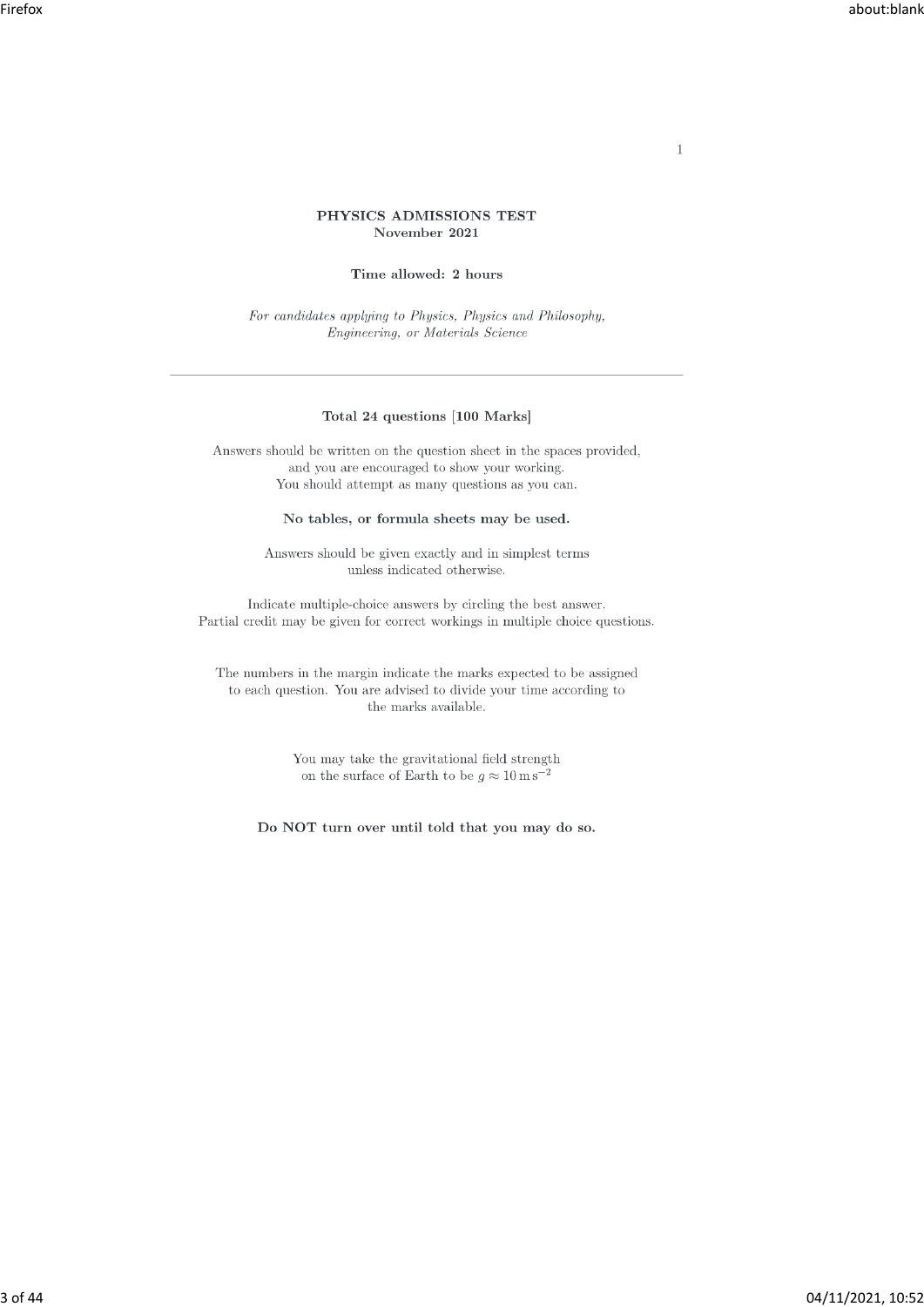$\overline{2}$ 

This page is left intentionally blank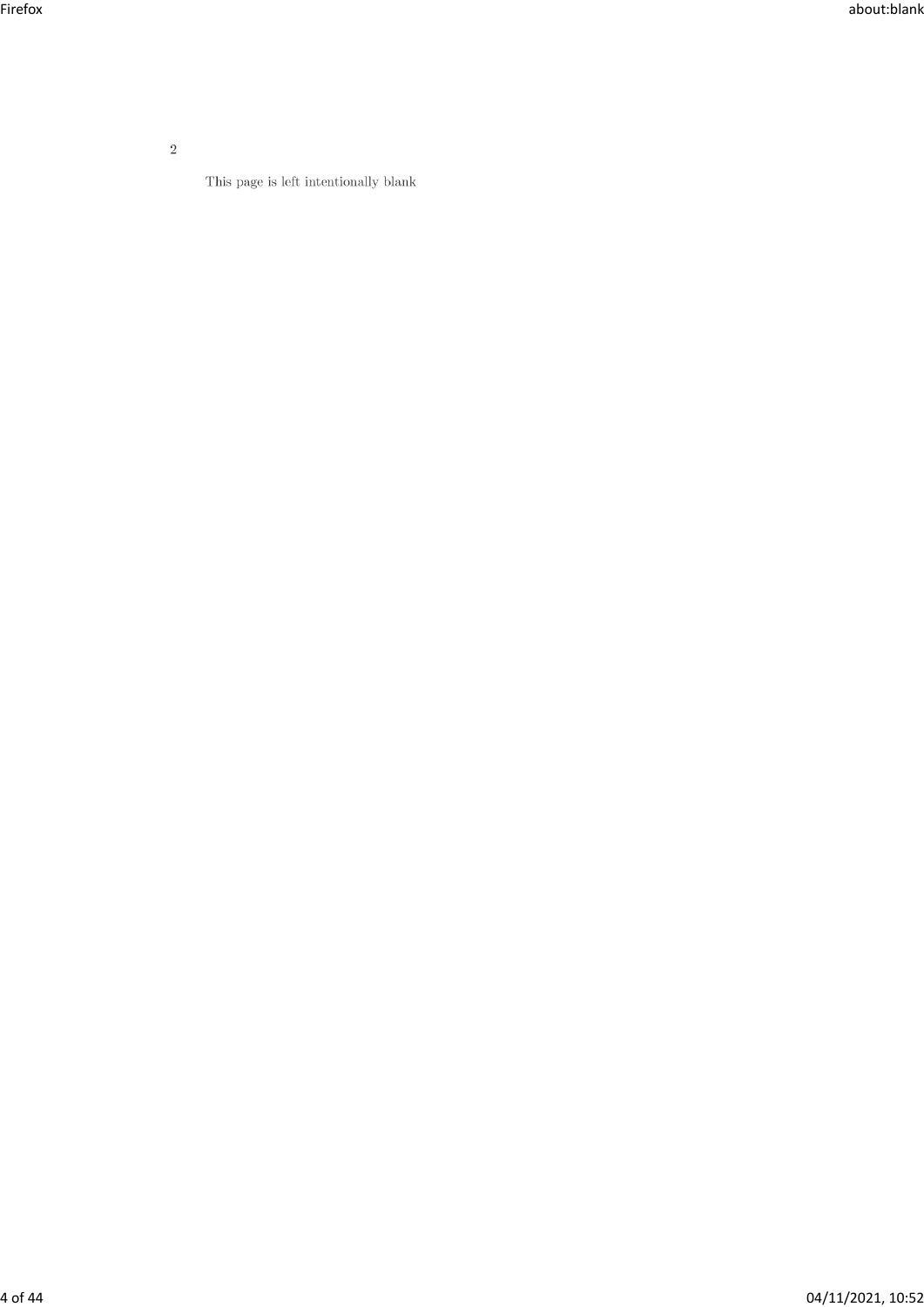$\sqrt{3}$ 

1. What is the next number in the sequence? 1, 32, 243, 1024, 3125

|        | B             | D    | F.   |
|--------|---------------|------|------|
| $5040$ | $6225$   7164 | 7776 | 8192 |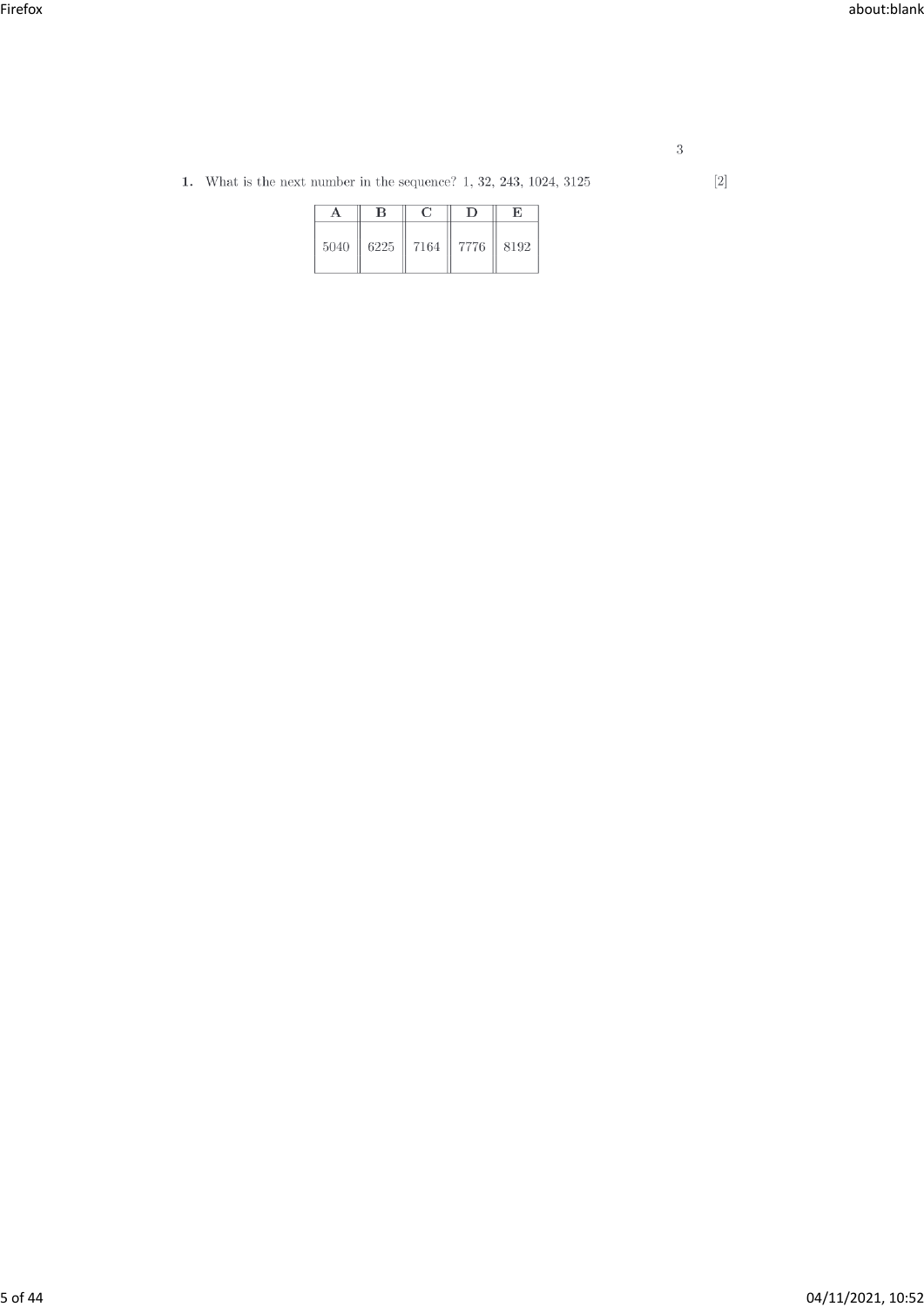$\overline{4}$ 

2. What is the effective spring constant of the combination of springs shown in the diagram, if each spring has spring constant  $k$ ?

 $[2]$ 



| Α              | B | С              | D  | Е  |
|----------------|---|----------------|----|----|
| $\frac{5}{6}k$ | k | $\frac{6}{5}k$ | 2k | 5k |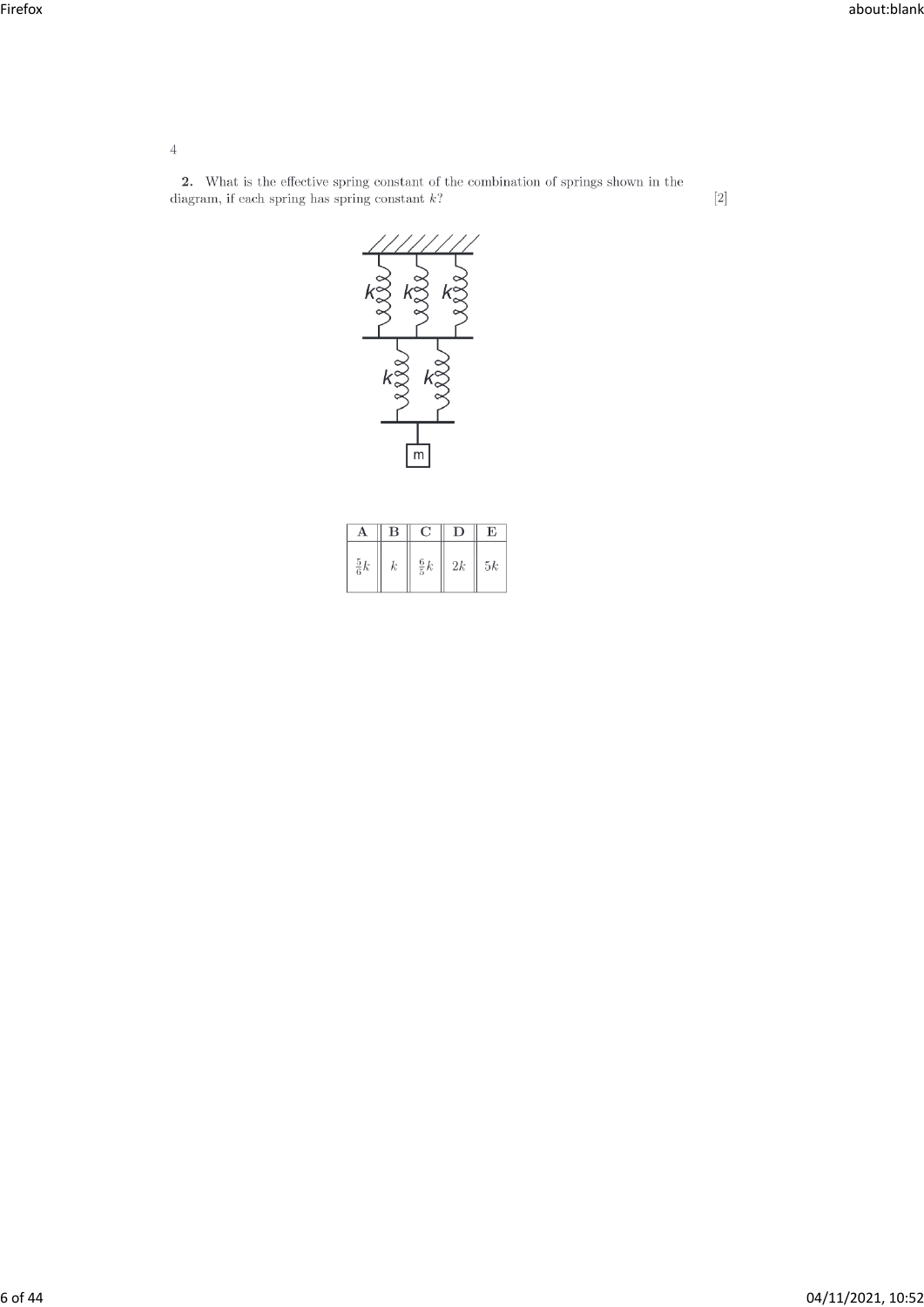**3.** Evaluate  $\sum_{n=1}^{10} (2 - \frac{n}{2} + 2^n)$ .

 $\bf 5$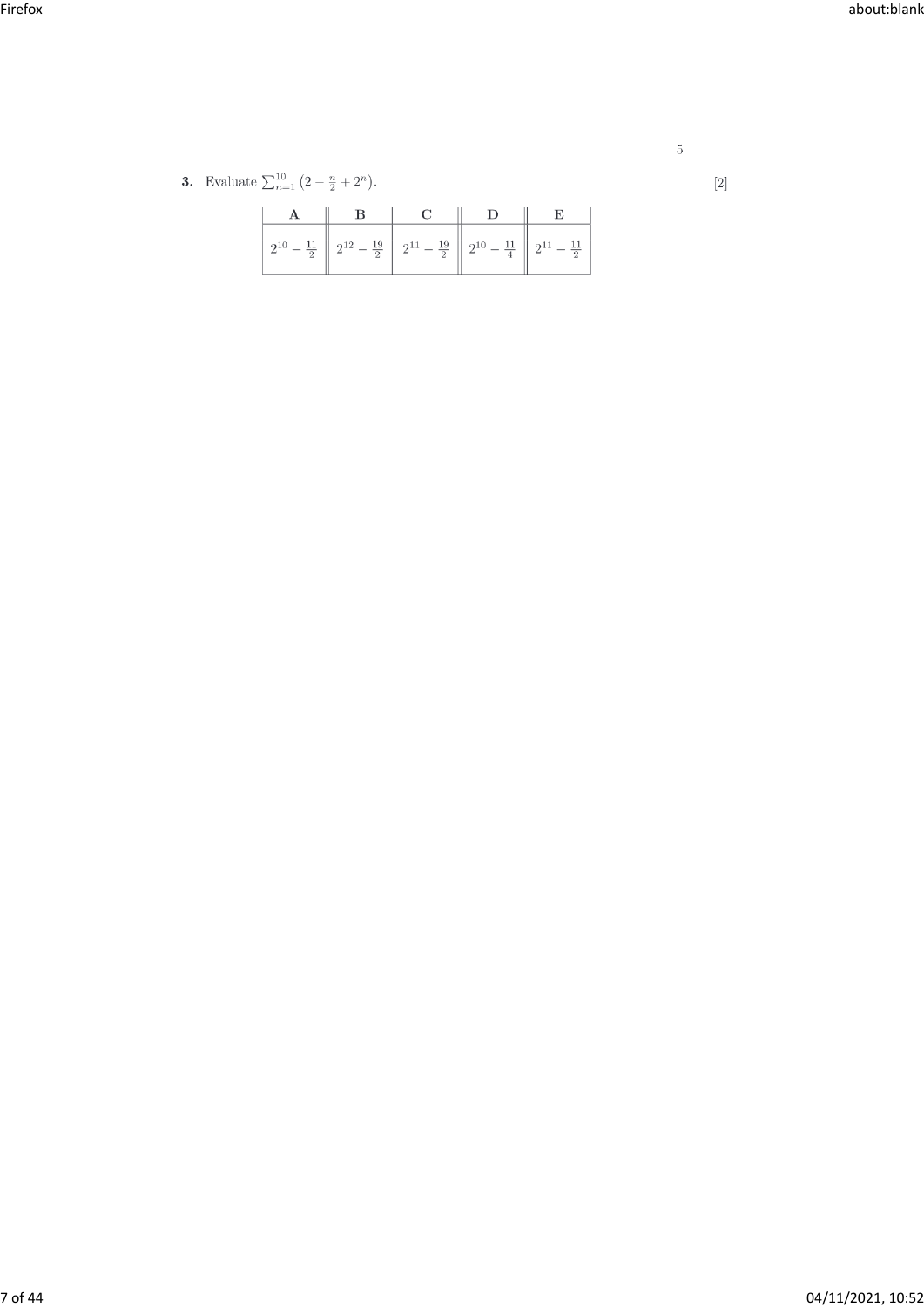Firefox about:blank

 $\,6\,$ 

4. Five different ions are accelerated from rest by the same potential difference. Which will have the smallest final velocity?

|  | $^{6}_{3}\text{Li}^{2+}$ $\parallel$ $^{7}_{3}\text{Li}^{2+}$ $\parallel$ $^{7}_{3}\text{Li}^{3+}$ $\parallel$ $^{9}_{4}\text{Be}^{3+}$ $\parallel$ $^{9}_{4}\text{Be}^{4+}$ |  |
|--|------------------------------------------------------------------------------------------------------------------------------------------------------------------------------|--|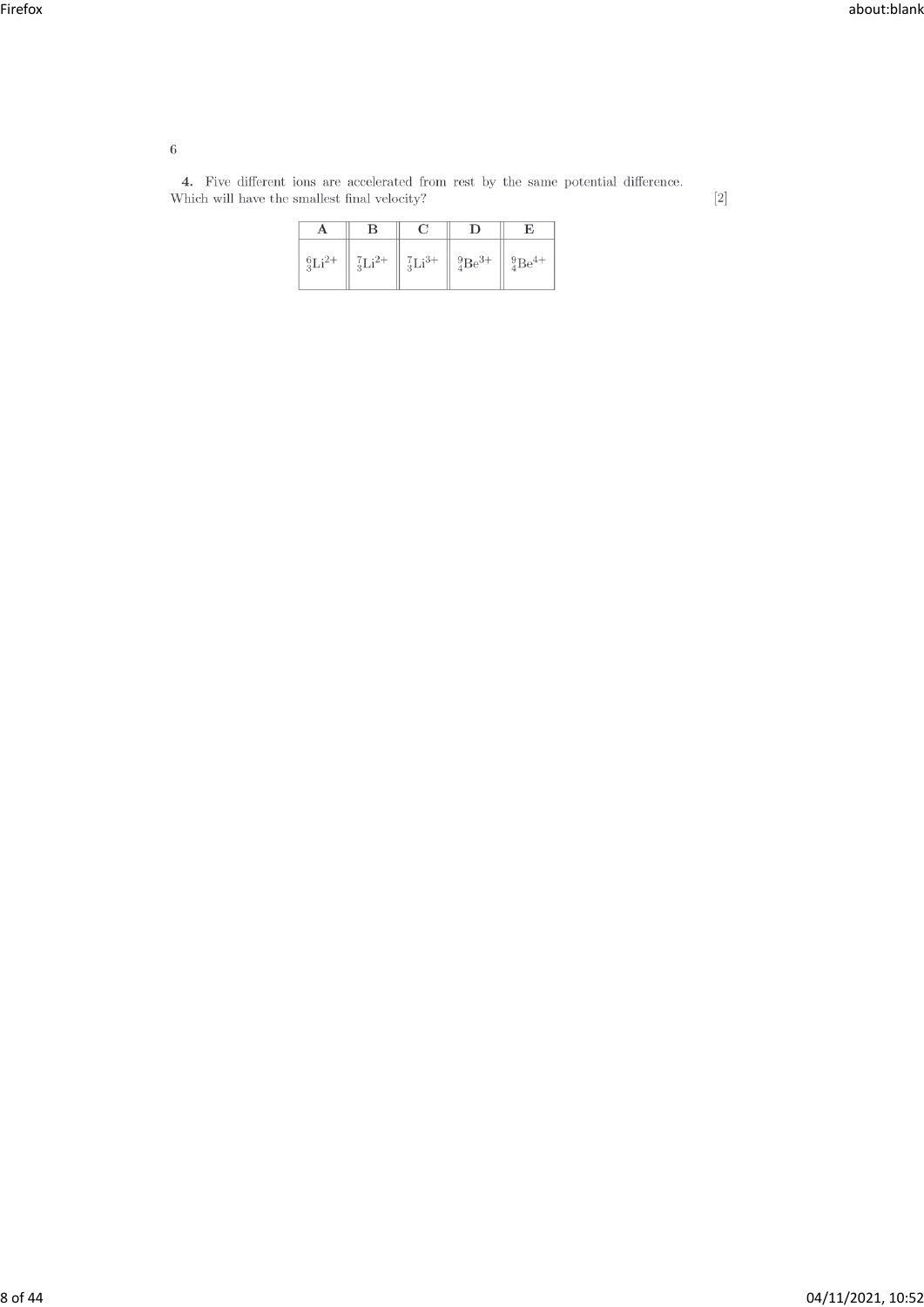$\overline{7}$ 

5. Gravity on the Moon satisfies

$$
g_{Moon} = \frac{1}{6} g_{Earth}.
$$

A ball dropped on Earth from a height  $h$  takes a time  $t$  to reach the ground. From which height should it be dropped on the Moon so that it takes the same time  $t$  to reach the surface? You can neglect all effects of air resistance.

|               | в            | С                     | D | E  |
|---------------|--------------|-----------------------|---|----|
| $rac{1}{36}h$ | $rac{1}{6}h$ | $\frac{1}{\sqrt{6}}h$ | h | 6h |

 $[2]$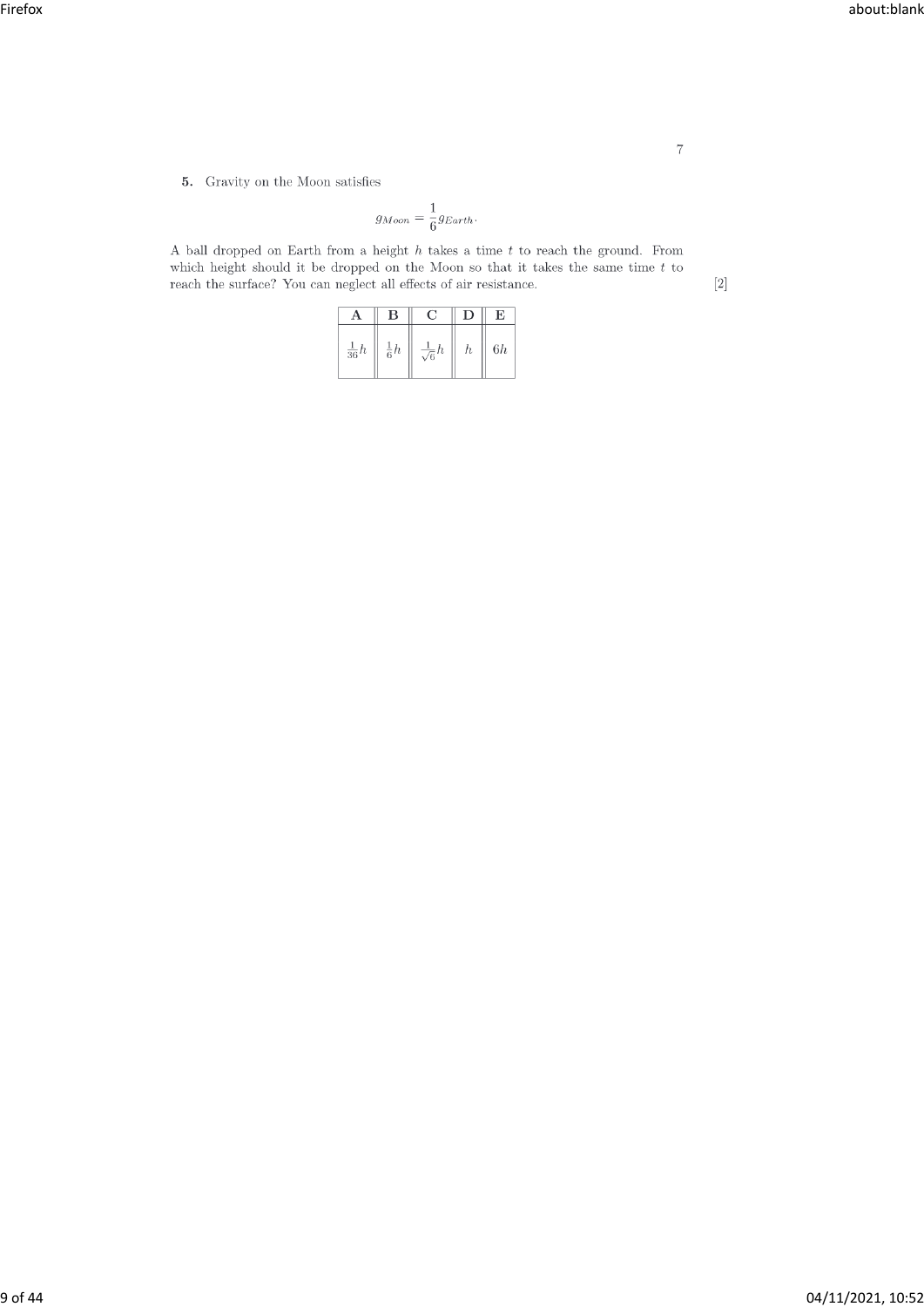$\,$   $\,$ 

6. Two unbiased dice are rolled and the numbers obtained are added. If the probability of getting the sum  $S$  is  $P(S)$ , which of the following statements are true?

 $[2]$ 

- 1.  $P(10) + P(11) = P(6)$
- 2.  $P(6) > P(8)$
- 3.  $P(2) + P(3) + P(4) > P(7)$
- 4.  $P(7) = \frac{3}{2}P(5)$
- 5.  $P(11) = P(3)$

| B                                         | $\mathbf C$ | $\mathbb{L}$ D | E |
|-------------------------------------------|-------------|----------------|---|
| 1,2,4    3,4,5    2,3,4    1,3,5    1,4,5 |             |                |   |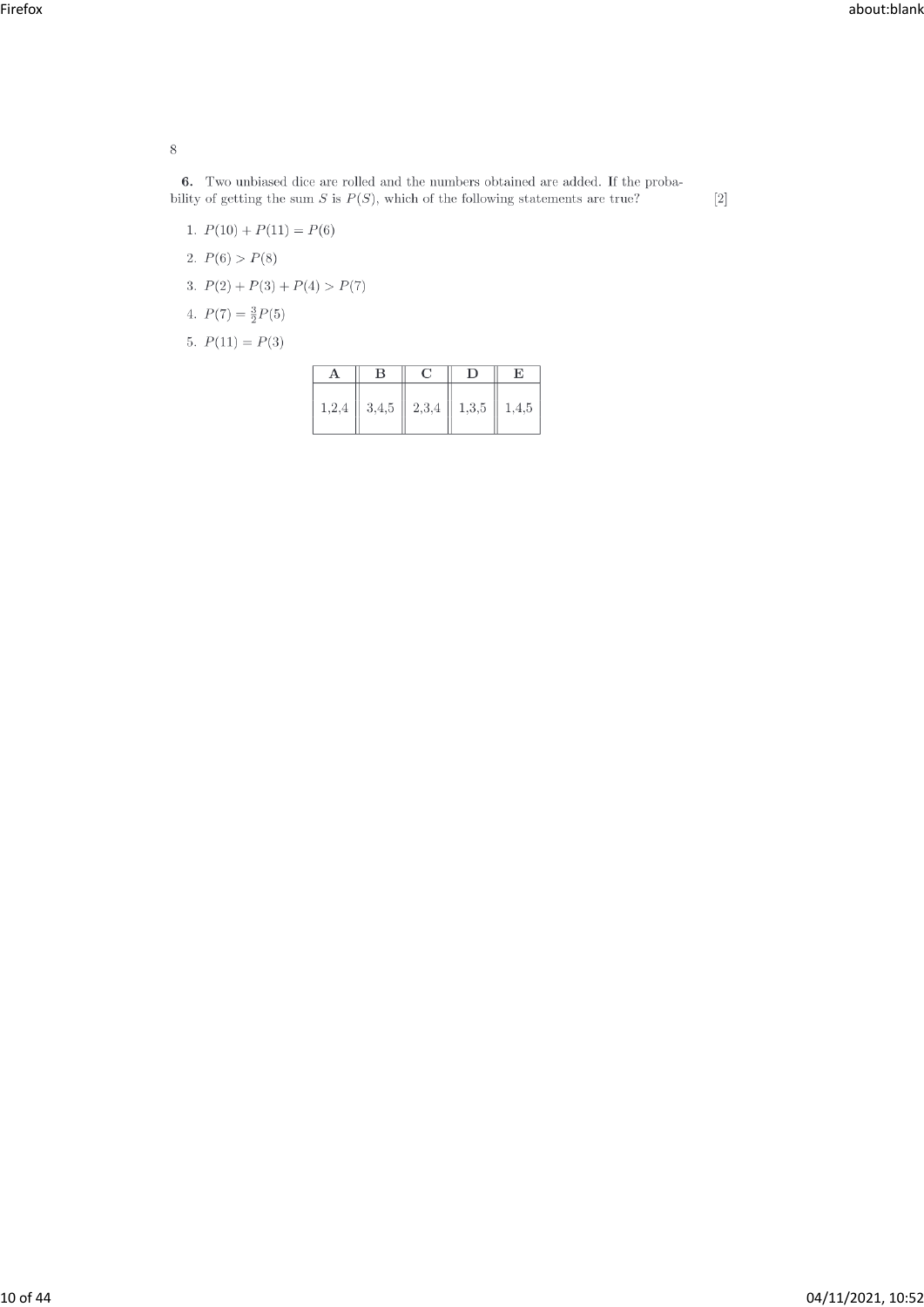$\overline{9}$ 

7. A light ray follows a path through three media separated by plane boundaries as shown in the diagram, with refractive indices  $n_1$ ,  $n_2$  and  $n_3$ .



Which of the following sequences puts the refractive indices in order of increasing value?

|  | $n_1, n_2, n_3 \parallel n_2, n_1, n_3 \parallel n_1, n_3, n_2 \parallel n_3, n_1, n_2 \parallel n_3, n_2, n_1$ |  |
|--|-----------------------------------------------------------------------------------------------------------------|--|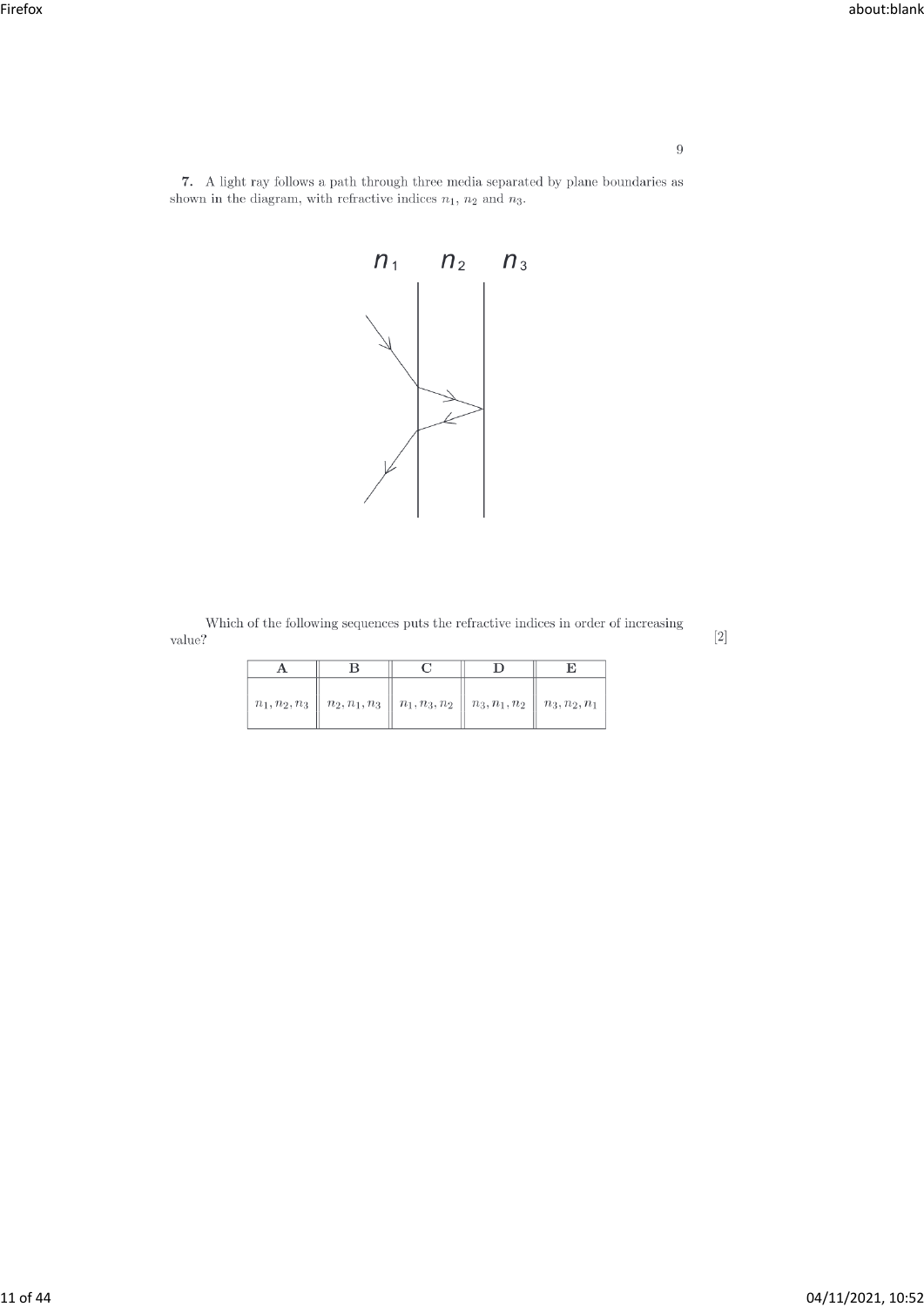$[2] % \begin{center} \includegraphics[width=\textwidth]{images/TrDiS-Architecture.png} \end{center} % \vspace*{-1em} \caption{The image shows the number of different types of the estimators in the image.} \vspace*{-1em} \label{fig:TrDiS-Architecture}$ 

 $10\,$ 

**8.** If 
$$
f(x) = x^2
$$
 and  $g(x) = x + 3$ , find  $\frac{dy}{dx}$  where  $y = f(g(x)) - g(f(x))$ .

|   |                 | D)     | F. |
|---|-----------------|--------|----|
| 6 | $2x+5$   $2x-1$ | $6x+6$ |    |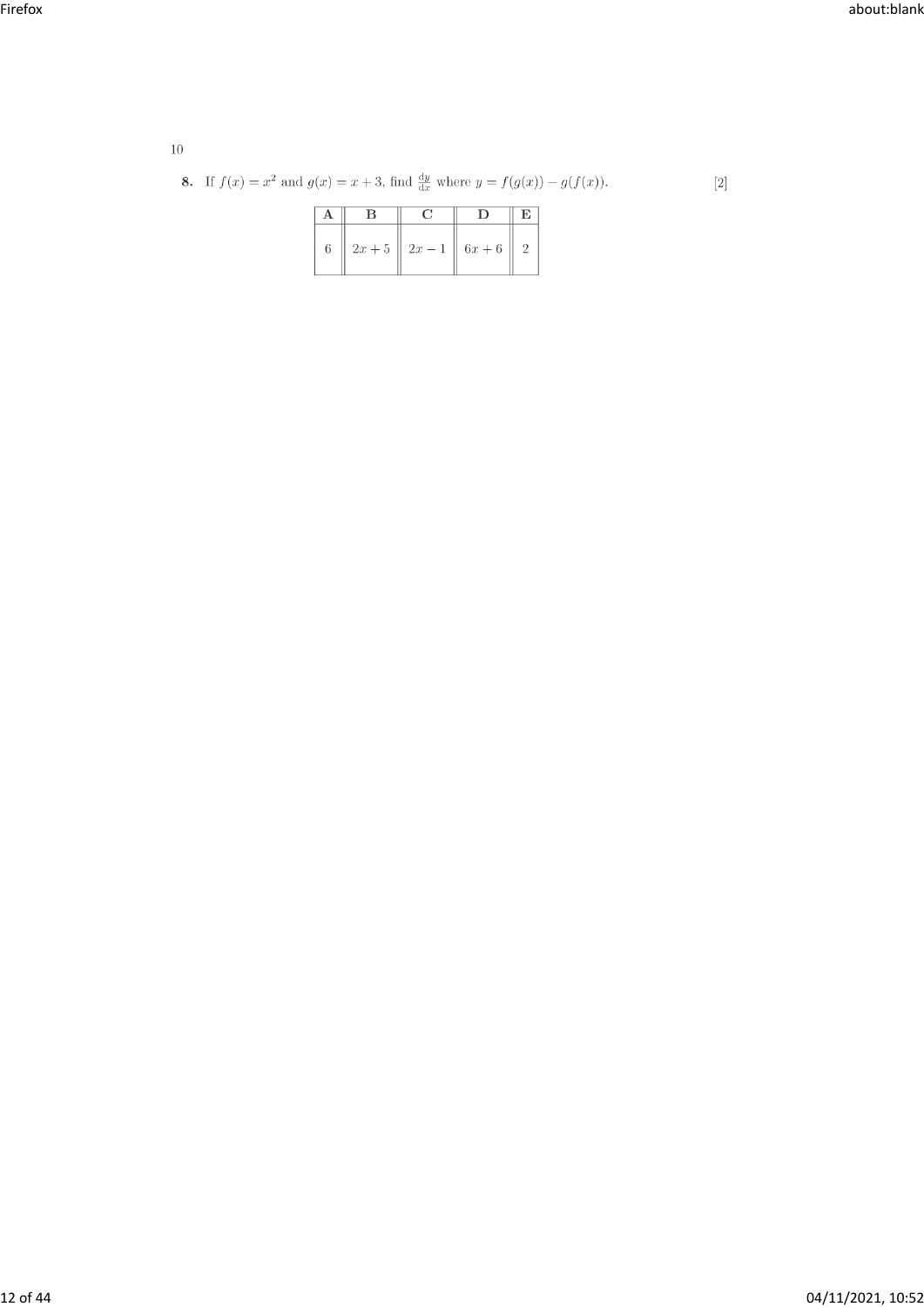$11\,$ 

 $[2] % \begin{center} \includegraphics[width=\textwidth]{images/TrDiS-Architecture.png} \end{center} % \vspace*{-1em} \caption{The image shows the number of different types of the estimators in the image.} \vspace*{-1em} \label{fig:TrDiS-Architecture}$ 

9. What is the current at the point P in the diagram?

|                  | в                      | Œ               |                  | E                |
|------------------|------------------------|-----------------|------------------|------------------|
| $\frac{2V}{13R}$ | 2V<br>$\overline{11R}$ | $\overline{9R}$ | $\frac{6V}{13R}$ | $\frac{6V}{11R}$ |

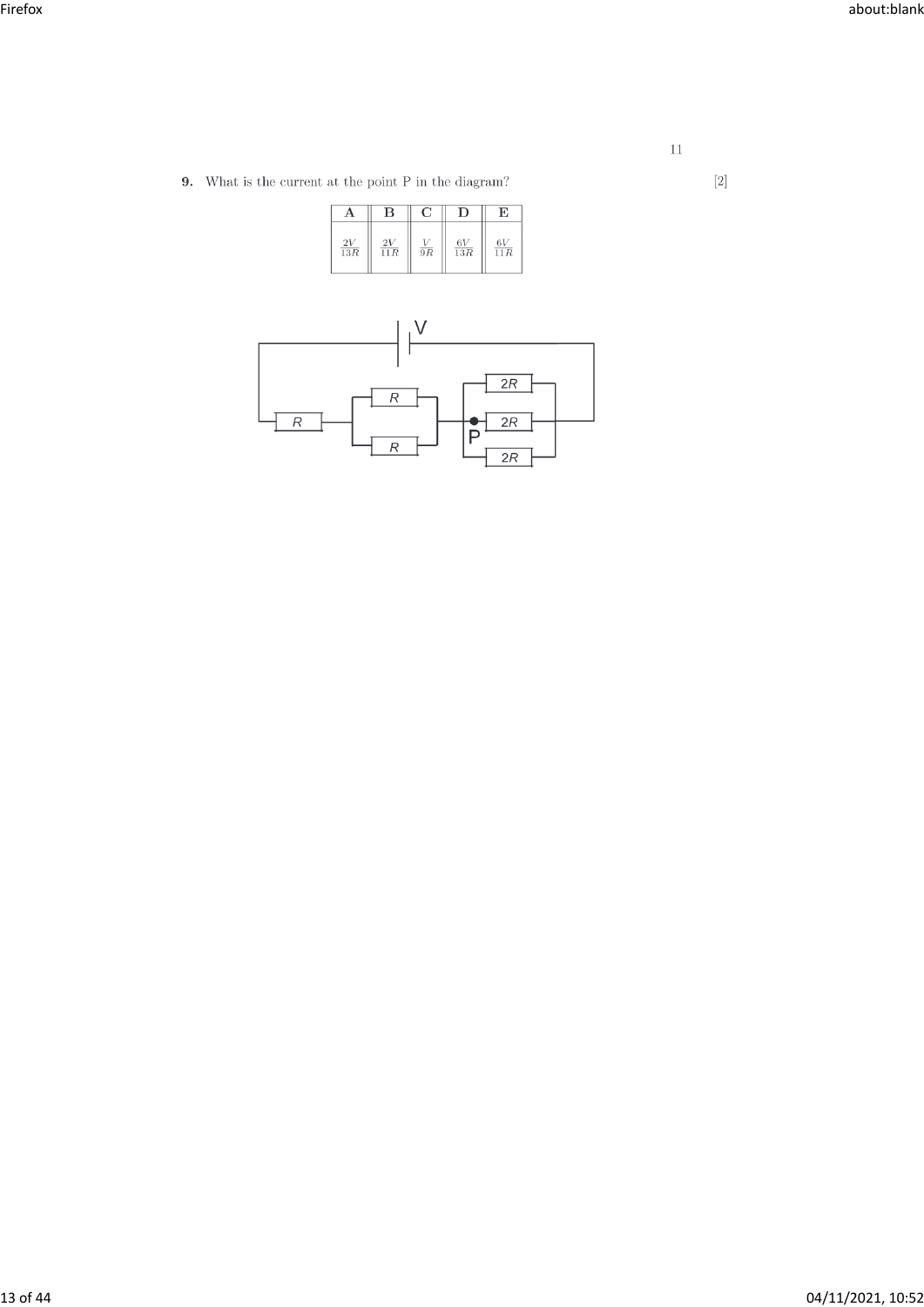10. Which of these represents a simpler form for  $\cos (\sin^{-1}(x))$ ?

|  | $\sqrt{1-x^2}$ $\left\  \sqrt{1+x^2} \sqrt{1-x} \right\  1-x^2 \sqrt{x-1}$ |  |  |
|--|----------------------------------------------------------------------------|--|--|

 $[2] % \begin{center} \includegraphics[width=0.3\textwidth]{images/TrDiM-Architecture.png} \end{center} % \vspace*{-1em} \caption{The image shows the number of parameters of the data and the number of data. The number of data is the number of data.} \label{fig:TrDiM-Architecture}$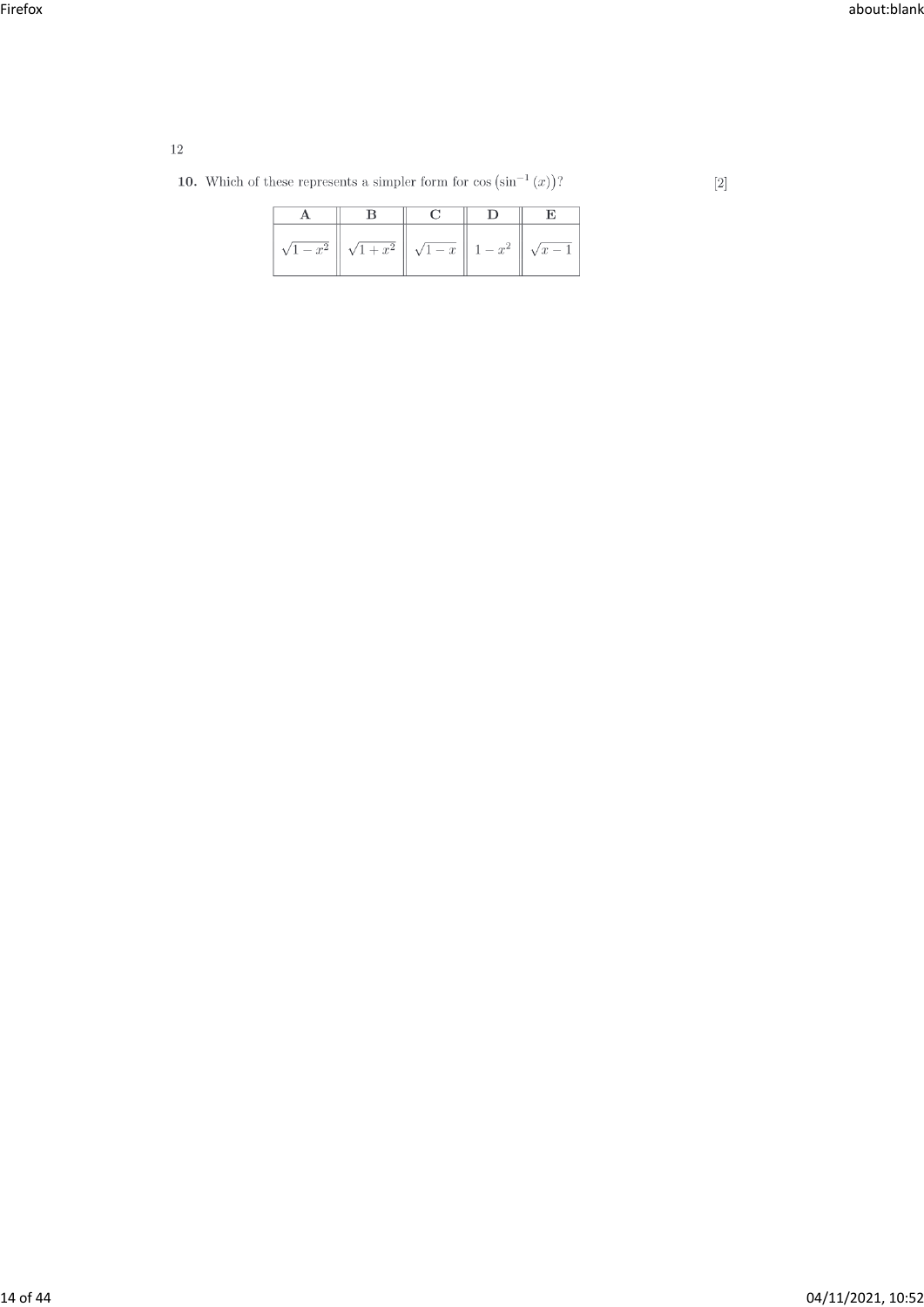$[2]$ 

- 11. Consider the following five graphs.
- 1. Force  $(y\text{-axis})$  against distance  $(x\text{-axis})$
- 2. Force  $(y\text{-axis})$  against time  $(x\text{-axis})$
- 3. Velocity (y-axis) against time  $(x\text{-axis})$
- 4. Mass  $(y\text{-axis})$  against velocity squared  $(x\text{-axis})$
- 5. Voltage ( $y$ -axis) against charge ( $x$ -axis)

For which graphs could the area under the graph potentially be a measurement of energy?

| в |  |                                                    |
|---|--|----------------------------------------------------|
|   |  | 1, 4, 5    1, 5    1, 4    1, 3, 4    All of them. |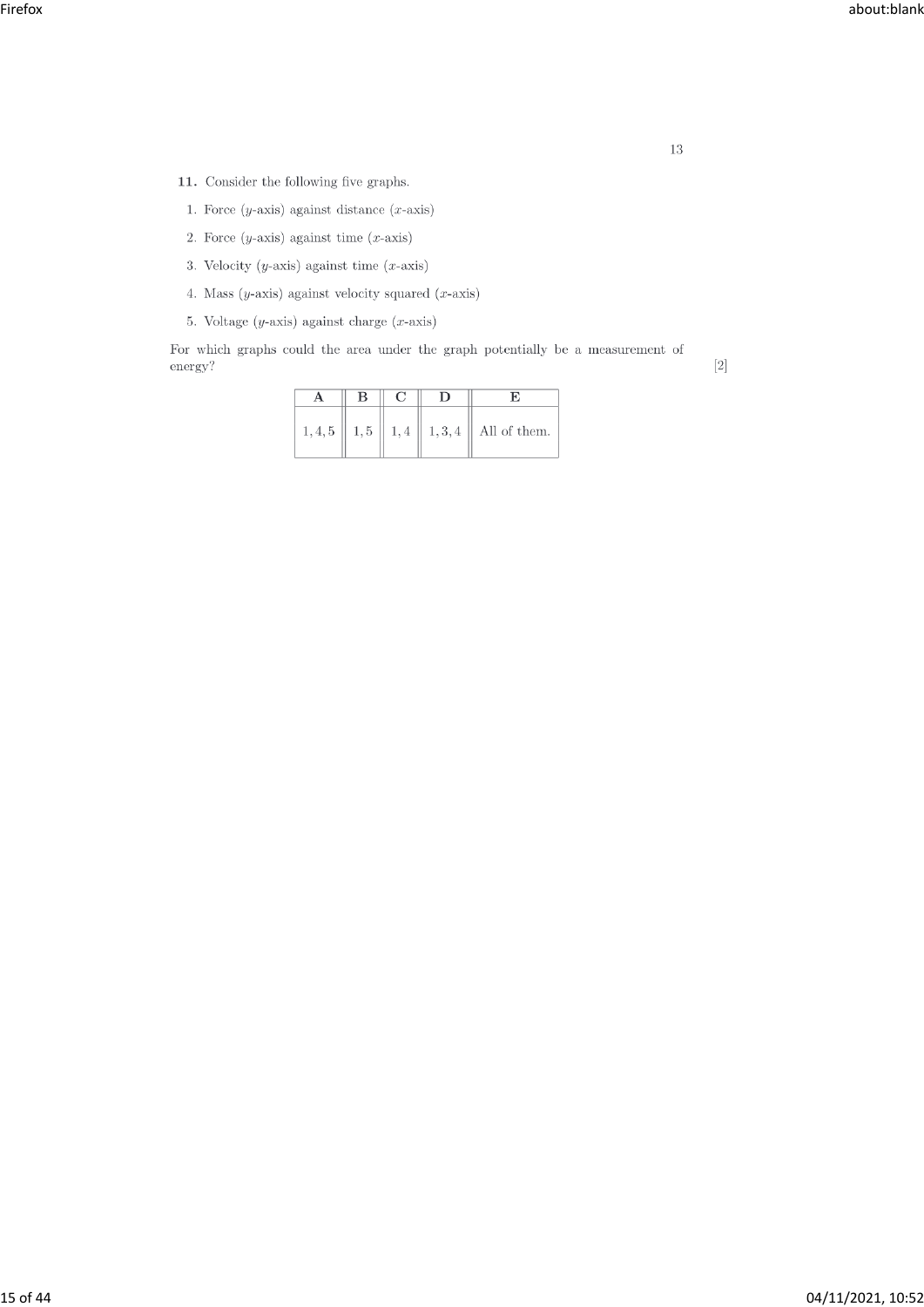$[2]$ 

14

12. Which of the following integrals are equal to zero (you do not need to evaluate the integrals explicitly)?

- 1.  $\int_{-\pi/2}^{\pi/2} \sin(3x) dx$
- 2.  $\int_{-\sqrt{7}}^{\sqrt{7}} \frac{1}{9} x^5 \frac{1}{7} x^3 + \frac{1}{21} x \, dx$
- 3.  $\int_0^1 \cos x \, dx$
- 4.  $\int_{-2}^{2} \frac{1}{4}x^4 + \frac{1}{12}x^2 dx$
- 5.  $\int_{-90}^{90} \sin(5x) \frac{1}{2} \sin x \, dx$

|     | $\bf{B}$ | $\mathbf C$ | D     | E   |
|-----|----------|-------------|-------|-----|
| 1,2 | 3,4      |             | 1,2,5 | 1,5 |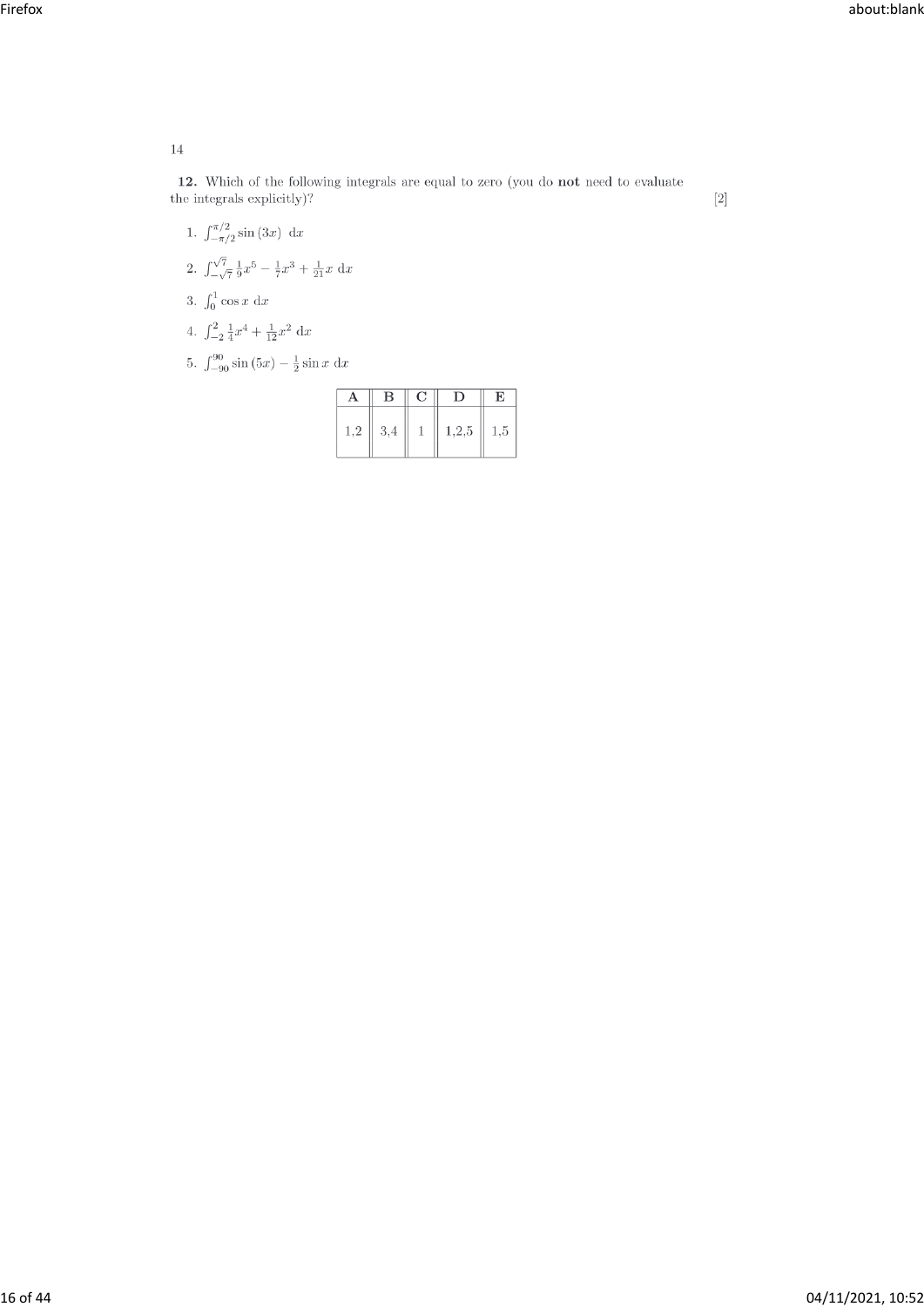13. A toilet roll is made up of an inner cardboard tube, diameter  $x$  cm, with toilet paper wrapped around it to give an overall diameter of  $y$  cm. The length of the cardboard tube is  $z$  cm. Suppose the diameter of the inner tube is reduced from  $x$  cm to  $(x-1)$  cm, but the volume of toilet *paper* is kept the same. What is the difference in the  $total$  volume of the roll?

15

 $[3] % \centering \includegraphics[width=0.9\columnwidth]{figures/fig_1a} \caption{The average number of times of the number of times. The number of times in the right, the number of times in the right, the number of times in the right, the number of times in the right, the number of times in the right, the number of times in the right, the number of times in the right, the number of times in the right, the number of times in the right, the number of times in the right, the number of times in the right, the number of times in the right, the number of times in the right, the number of times in the right, the number of times in the right, the number of times in the right, the number of times in the right, the number of times in the right, the number of times in the right, the number of times in the right, the number of times in the right, the number of times in the right, the number of$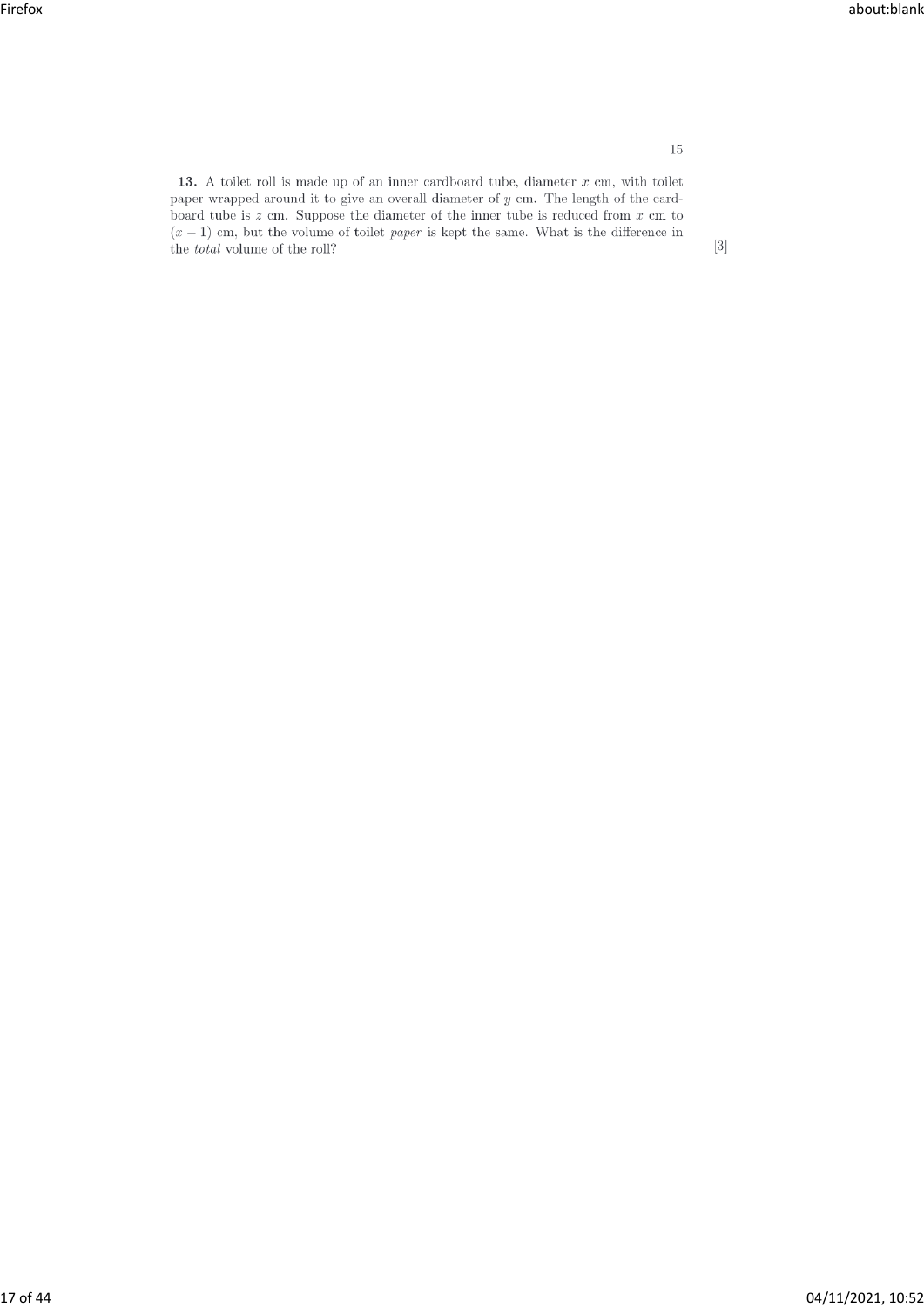|  |  |  |  | 14. A machine requires 10kW of electrical power when operating at 100V. |  |
|--|--|--|--|-------------------------------------------------------------------------|--|
|  |  |  |  |                                                                         |  |

- (a) If power is delivered through a cable with resistance 100 $\Omega$ , how much power is lost to the cable's resistance?
- (b) In order to reduce power loss, a transformer is used between the cable and the machine. What ratio of turns is required on the transformer in order to reduce power loss on the cable by a factor of  $10^4$ ?

 $[2]$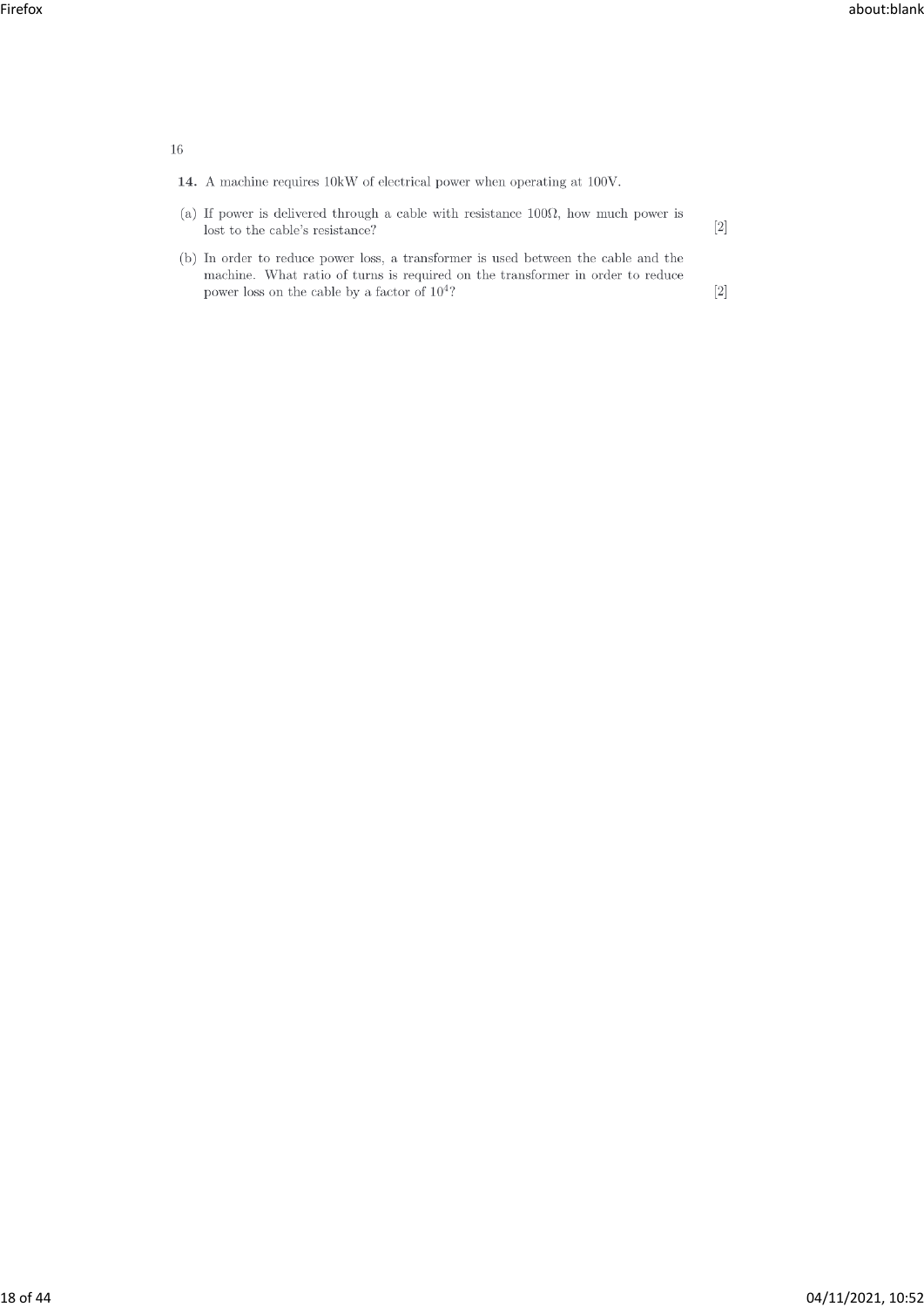15. The observed brightness of a Sun-like star shows periodic dips. The time period between these dips  $T = 225$  days.

(a) If these dips are interpreted as being due to the transits of a planet in a circular orbit around the star, estimate the radius  $R$  of that orbit.

You may assume that the star has the same mass as the Sun and that the planet's mass is much smaller than the mass of the star. You can take the mean radius of the Earth's orbit around the Sun to be approximately  $R_E=1.5\times 10^{11}\,\mathrm{m}.$ 

(b) A model of a transit and its effect on the star's brightness is shown in the figure below. Assuming that we observe the system in the plane of the planet's orbit, draw the relative positions of the planet and the star at the times  $t_a$  to  $t_d$  and calculate the radii of the planet,  $R_P$  and the star,  $R_S$ .



 $[5]$ 

 $[5] \centering% \includegraphics[width=1.0\textwidth]{figs/fig_4a1.pdf} \includegraphics[width=1.0\textwidth]{figs/fig_4b1.pdf} \includegraphics[width=1.0\textwidth]{figs/fig_4b1.pdf} \includegraphics[width=1.0\textwidth]{figs/fig_4b1.pdf} \includegraphics[width=1.0\textwidth]{figs/fig_4b1.pdf} \includegraphics[width=1.0\textwidth]{figs/fig_4b1.pdf} \includegraphics[width=1.0\textwidth]{figs/fig_4b1.pdf} \includegraphics[width=1.0\textwidth]{figs/fig_4b1.pdf} \includegraphics[width=1.0\textwidth]{figs/fig_4b1.pdf} \includegraphics[width=$ 

17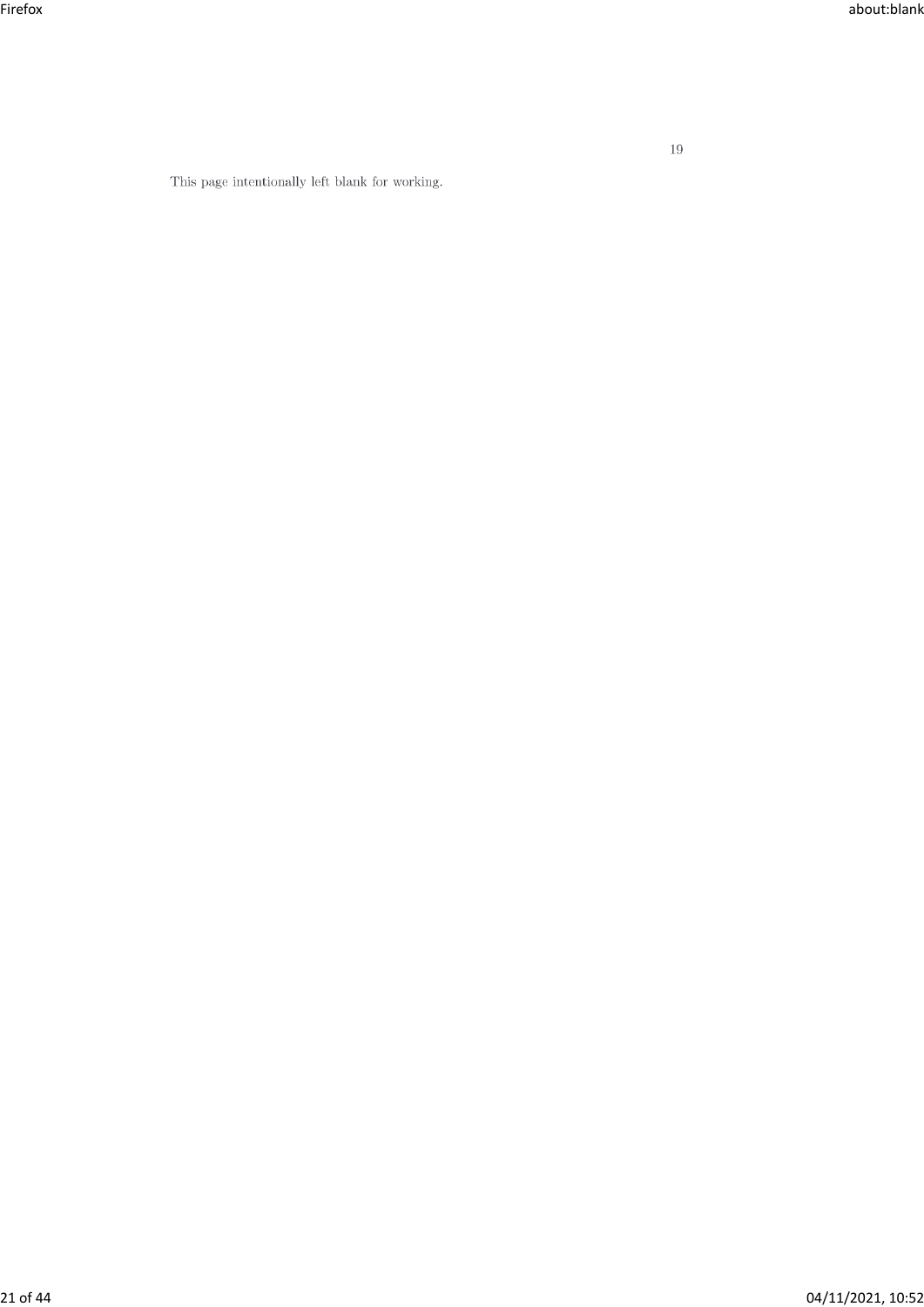16. A vehicle travels in a fixed direction at a velocity  $v(t)$  that varies with time as follows:

$$
t < t_1 \qquad v(t) = At^2
$$
  
\n
$$
t_1 < t < t_2 \qquad v(t) = C - B(t - t_2)^2
$$
  
\n
$$
t > t_2 \qquad v(t) = v_2.
$$

Here  $A, B, C$  and  $v_2$  are constants.

| (a) Find A, B and C such that both the velocity and acceleration are continuous at<br>$t = t_1$ and $t = t_2$ . | $\lvert 3 \rvert$ |
|-----------------------------------------------------------------------------------------------------------------|-------------------|
| (b) Sketch the velocity and acceleration as a function of time.                                                 | 3                 |
| (c) Find the total distance travelled between $t = 0$ and $t = t_3$ , where $t_3 > t_2$ .                       | $\left[4\right]$  |

22 of 44 04/11/2021, 10:52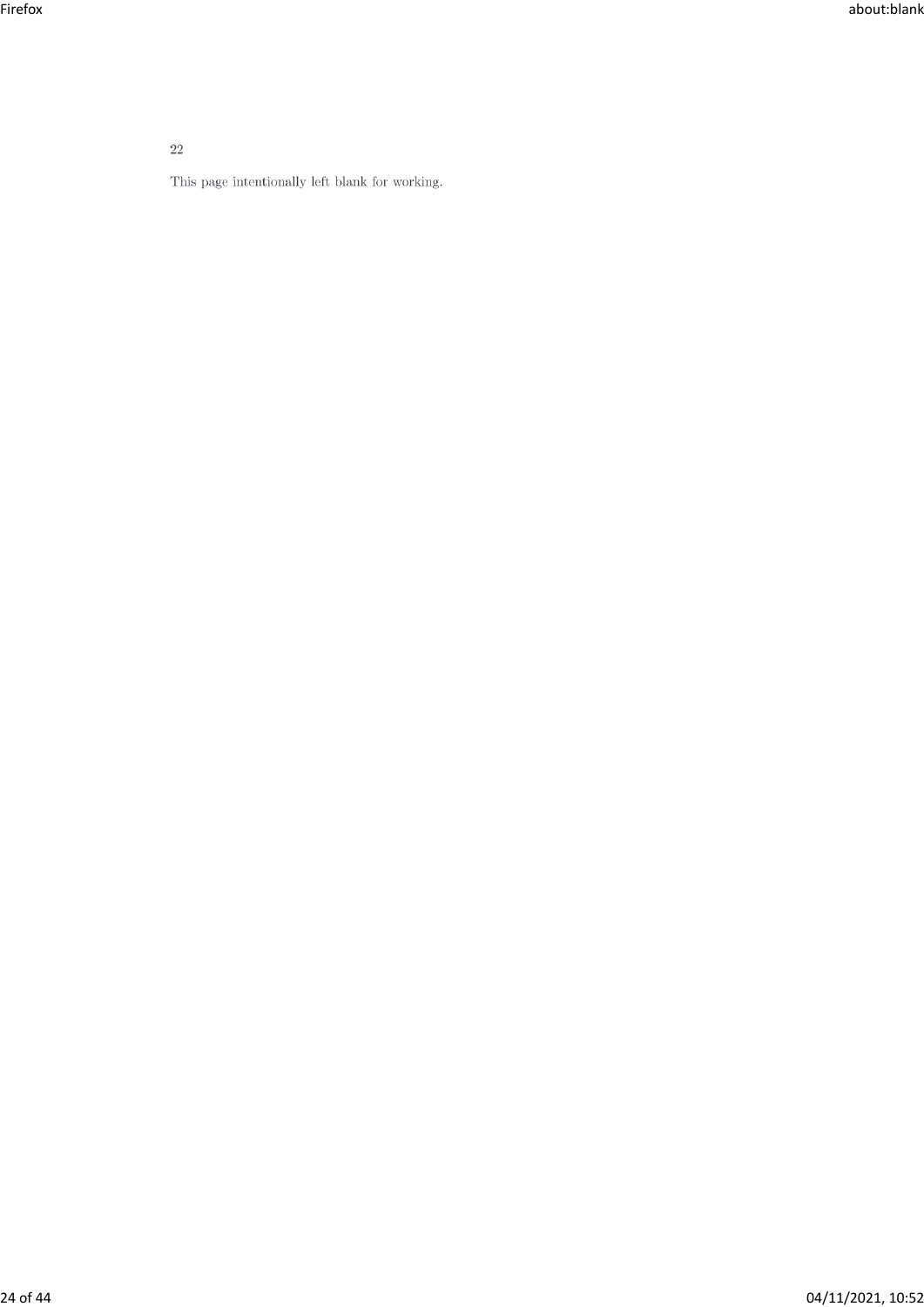17. In Einstein's theory of gravity, light passing a star of mass  $M$ , at a distance  $R$ from the centre of the star, is bent by an angle  $\theta$  (measured in radians,  $2\pi$  radians  $= 360^{\circ}$  as shown in the diagram.

(a) Assume that  $\theta$  depends on the gravitational constant  $G$  and also depends on the mass of the star M, the distance R and the speed of light  $c = 3 \times 10^8 \,\mathrm{m\,s^{-1}}$ , as

$$
\theta = \lambda GM^{\alpha} R^{\beta} c^{\gamma},
$$

where  $\lambda$  is an undetermined dimensionless constant.

By considering the dimensions of these quantities determine  $\alpha, \beta$  and  $\gamma$ .

(b) In SI units the numerical value of G is  $6.67 \times 10^{-11}$ .

Neglecting any spatial extent to the star, and taking  $\lambda = 1$  and  $M = 2 \times 10^{30}$  kg, determine the distance  $R$  such that light is bent so much that it falls directly into the star.



 $[3] % \includegraphics[width=0.9\columnwidth]{figures/fig_4} \caption{Schematic diagram of the top of the top of the top of the top of the top of the top of the right.} \label{fig:fig_4}%$ 

 $[4]$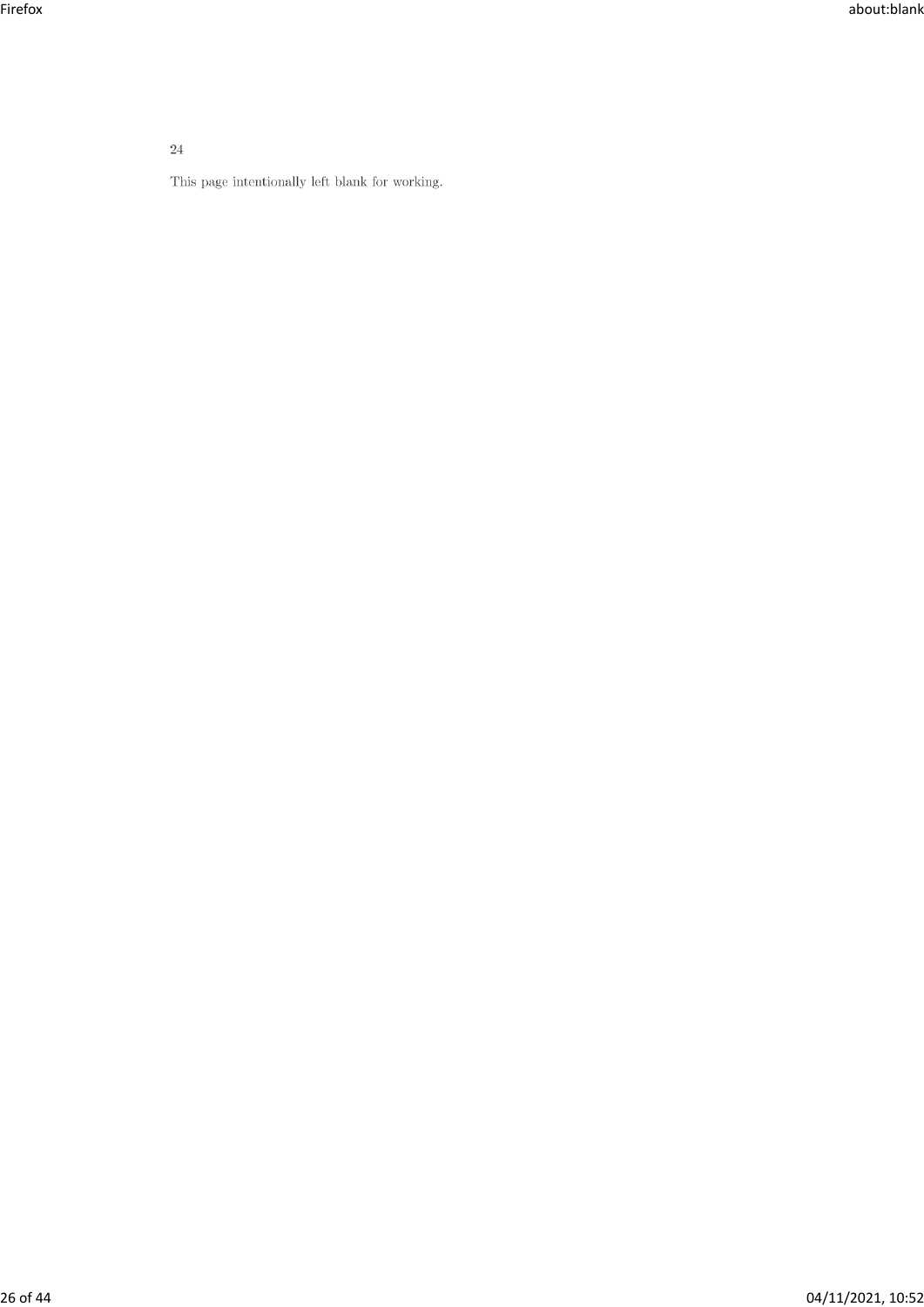

18. Find the area of the dark regions of this figure in terms of the overall radius of the outer circle (denoted  $R$ ).

 $25\,$ 

 $[5] % \begin{center} \includegraphics[width=\linewidth]{imagesSupplemental_3.png} \end{center} % \vspace*{-1em} \caption{The image shows the number of nodes of the two times, and the number of nodes of the two times.} \label{fig:example} %$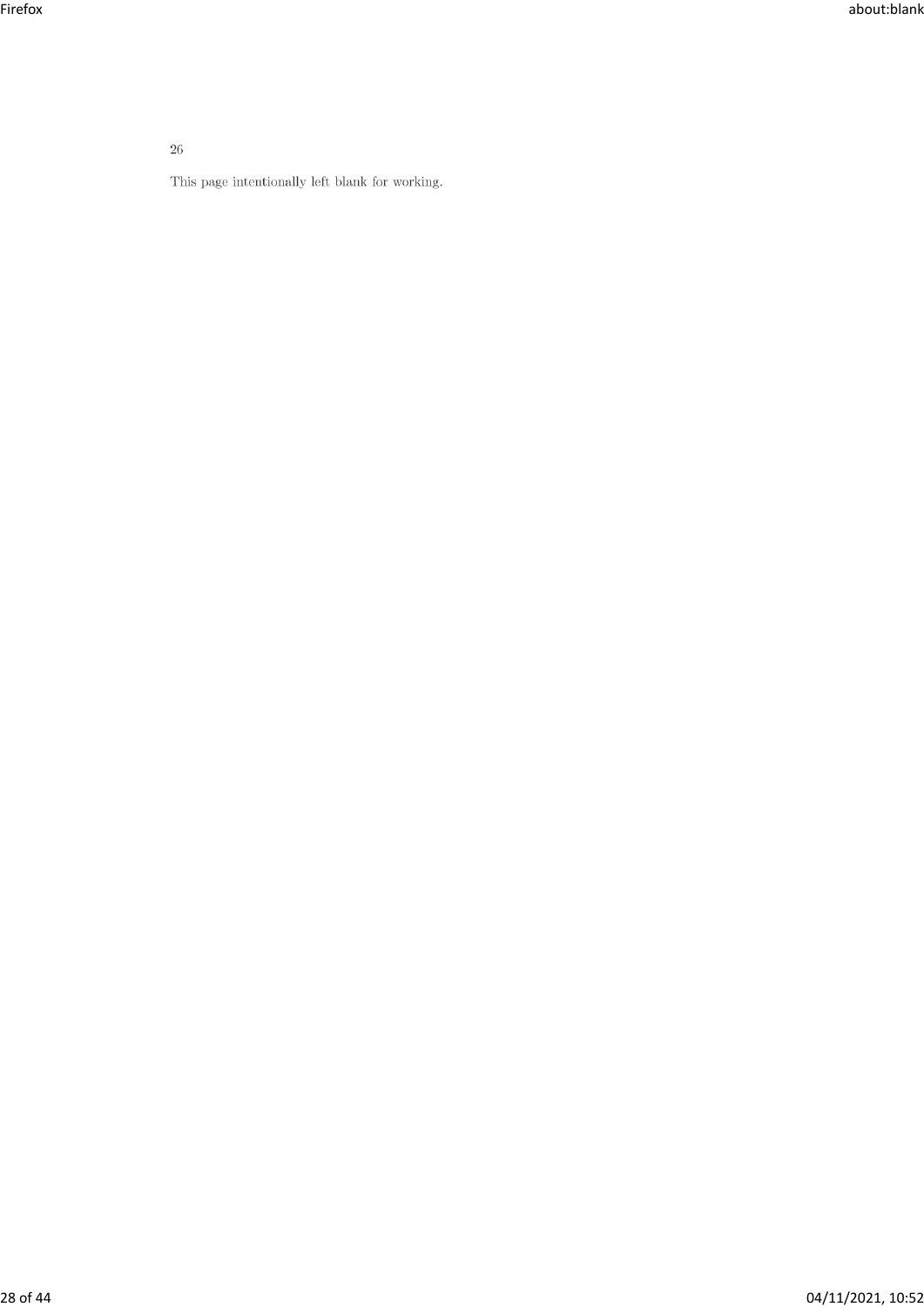27 19. Sand is poured at a constant rate onto a flat horizontal surface. It forms a pile in the shape of a cone with a constant slope. (a) If  $r$  is the radius of the base of the cone, find how  $r$  varies with  $t$ , given that  $r(0) = 0.$  $[3]$ (b) If it takes a time  $t_1$  for  $r$  to reach  $r_1,$  how long does it take for the radius to reach  $2r_1$  (in terms of  $t_1$ )?  $[2] % \begin{center} \includegraphics[width=\textwidth]{images/TrDiM-Architecture.png} \end{center} % \vspace*{-1em} \caption{The image shows the number of parameters of the data and the number of data. The number of data is the number of data.} \label{fig:TrDiM-Architecture}$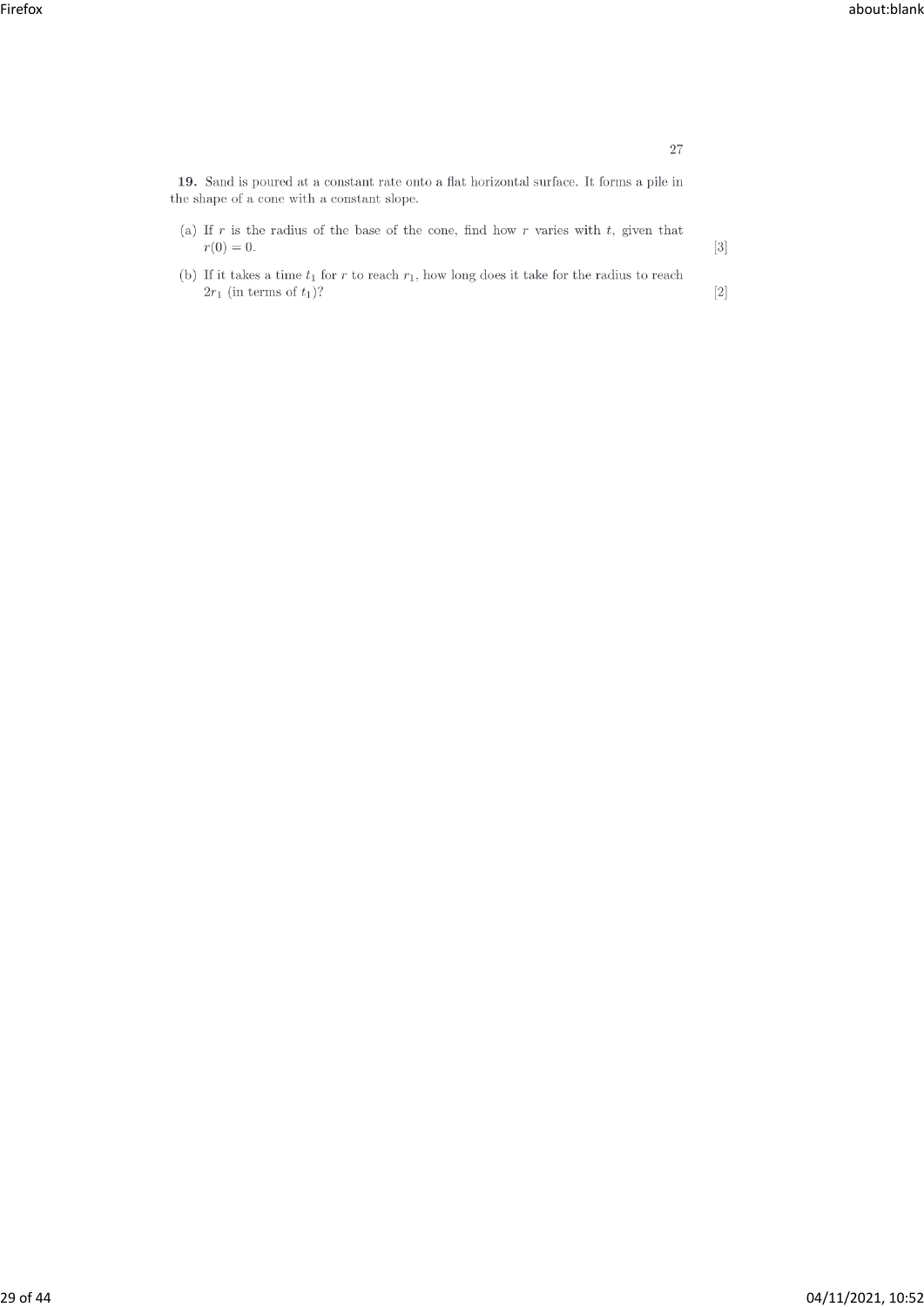$[4] \centering% \includegraphics[width=1\textwidth]{images/TransY.pdf} \caption{The first two different values of $y$ and $y$ (left) and $y$ (right) are the same as a function of $y$. The first two different values of $y$. The first two different values of $y$. The first two different values of $y$. The first two different values of $y$. The first two different values of $y$. The first two different values of $y$. The first two different values of $y$. The first two different values of $y$. The first two different values of $y$. The first two different values of $y$. The first two different values of $y$. The first two different values of $y$. The first two different values of $y$. The first two different values of $y$. The first two different values of $y$. The first two different values of $y$. The first two different values of $y$. The first two different values of $$ 

 $\sqrt{28}$ 

**20.** Expand  $(a + bx)^c$ , where c is a positive integer, as a polynomial in x up to and including terms involving  $x^2$ .

If the coefficient of the  $x^0$  term is equal to  $\frac{1}{16},$   $b=\frac{1}{4}$  and the coefficient of the  $x^2$  term is  $\frac{3}{32},$  find  $a$  and  $c.$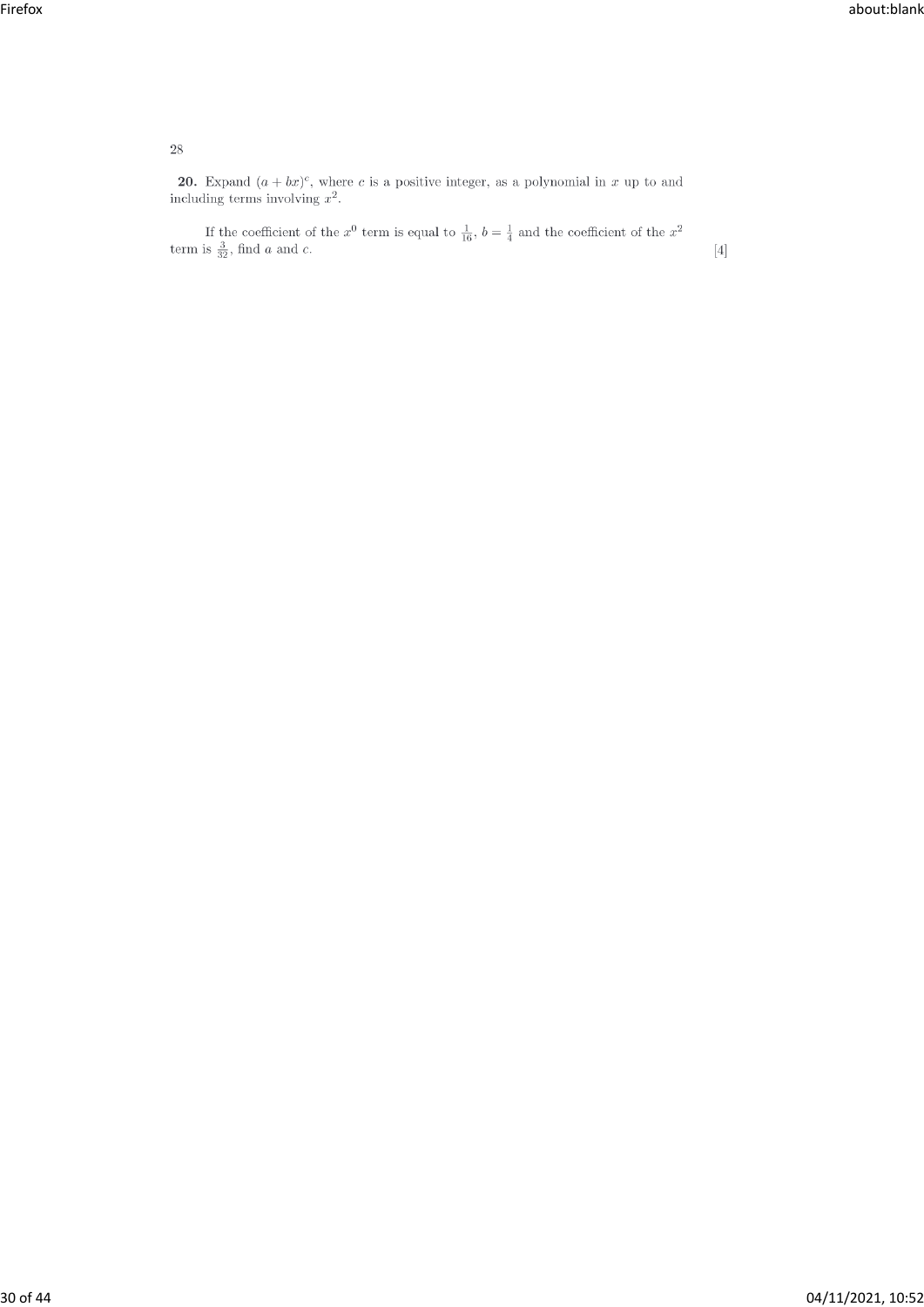21. A pinhole camera consists of a box with a small aperture (of diameter  $x$ ). A point light source  $P$  is at a distance  $u$  from the aperture outside the box. It projects an image on the screen, which is inside the box at a distance  $D$  from the aperture.



- (a) If diffraction is ignored, what is the diameter  $s_1$  of the spot projected on the screen?
- (b) If  $D \gg x$ , diffraction of light of wavelength  $\lambda$  by the aperture produces a distribution of intensity that varies with angle  $\theta$  (measured in radians from the z axis marked on the diagram;  $2\pi$  radians = 360 degrees) approximately as shown below:



What is the approximate diameter,  $s_2$ , of the central peak of the diffraction pattern projected on the screen?

 $[2]$ 

 $[2]$ 

29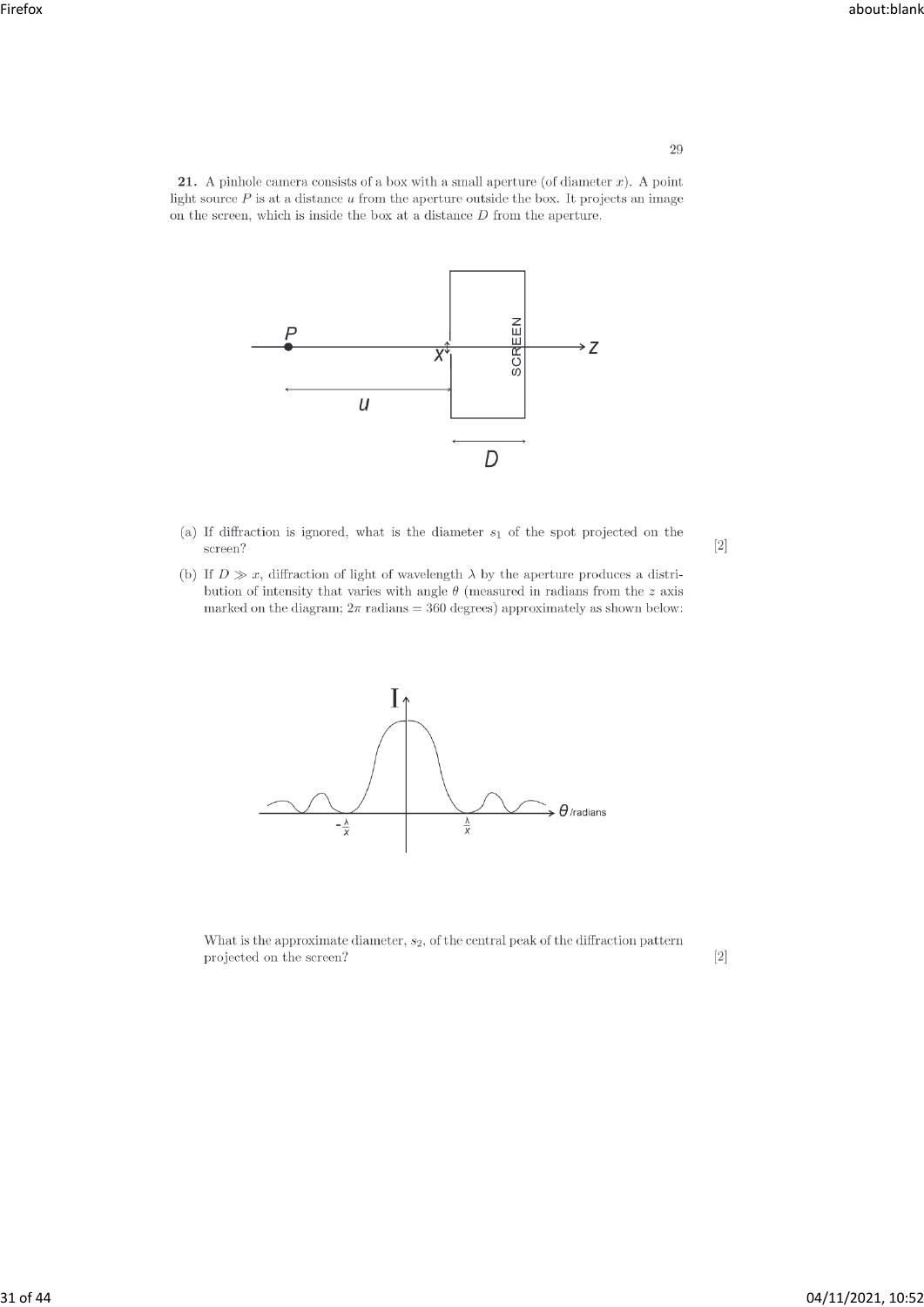$[4] \centering% \includegraphics[width=1\textwidth]{images/TransY.pdf} \caption{The first two different values of $y$ and $y$ (left) and $y$ (right) are the same as a function of $y$. The first two different values of $y$. The first two different values of $y$. The first two different values of $y$. The first two different values of $y$. The first two different values of $y$. The first two different values of $y$. The first two different values of $y$. The first two different values of $y$. The first two different values of $y$. The first two different values of $y$. The first two different values of $y$. The first two different values of $y$. The first two different values of $y$. The first two different values of $y$. The first two different values of $y$. The first two different values of $y$. The first two different values of $y$. The first two different values of $$ 

30

(c) Assume that the effects in part (a) and (b) can be combined to give a total diameter  $s_3$ , where

$$
s_3^2 = s_1^2 + s_2^2.
$$

Find the pinhole size that produces the sharpest image of the light source on the screen.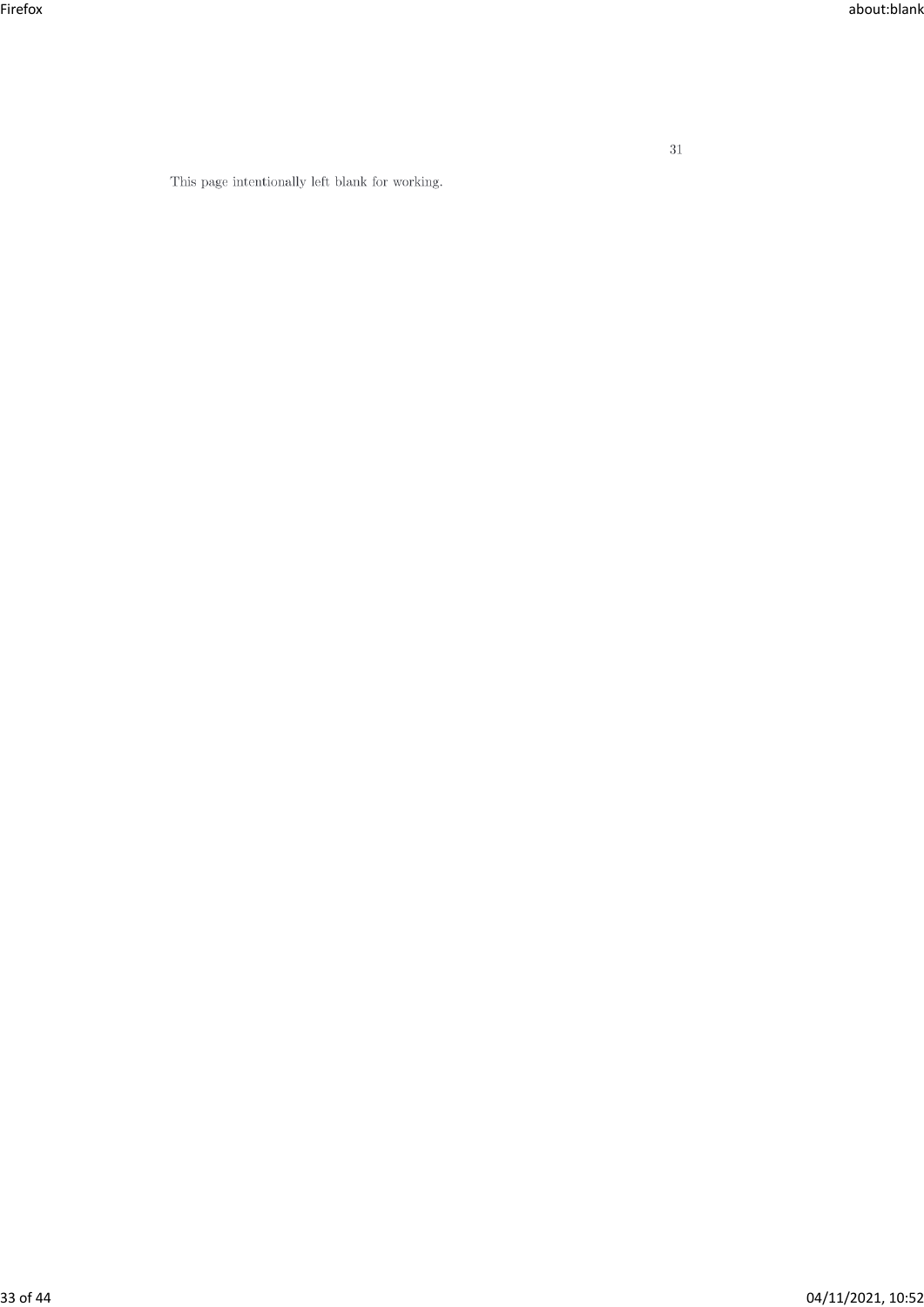| 22. |                                                                                                                                                                                                           |                              |
|-----|-----------------------------------------------------------------------------------------------------------------------------------------------------------------------------------------------------------|------------------------------|
|     | (a) Sketch the functions $f(x) = x^2 + 2x - 7$ and $g(x) = \frac{2}{x}$ on the same graph.                                                                                                                | $\left\lceil 2 \right\rceil$ |
| b)  | Determine the coordinates of the points of intersection of the two curves and label<br>their exact values. You are <b>not</b> required to determine coordinates of intersections<br>with $x$ or $y$ axes. | [4]                          |
|     | (c) Evaluate the finite area enclosed between the two curves.                                                                                                                                             | $[4]$                        |
|     | You are expected to show clear working for all parts.                                                                                                                                                     |                              |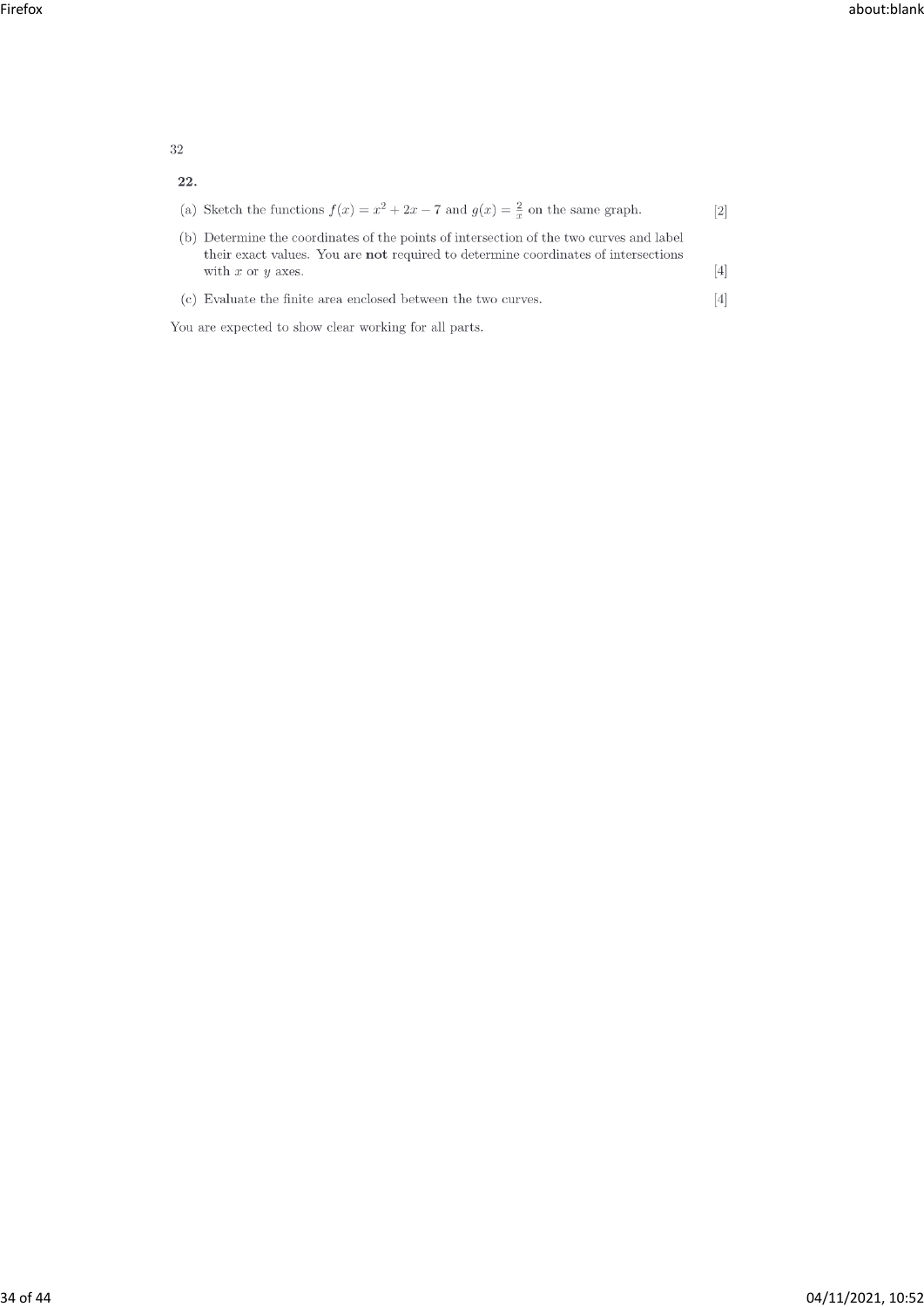This page intentionally left blank for working.

 $3\bar{3}$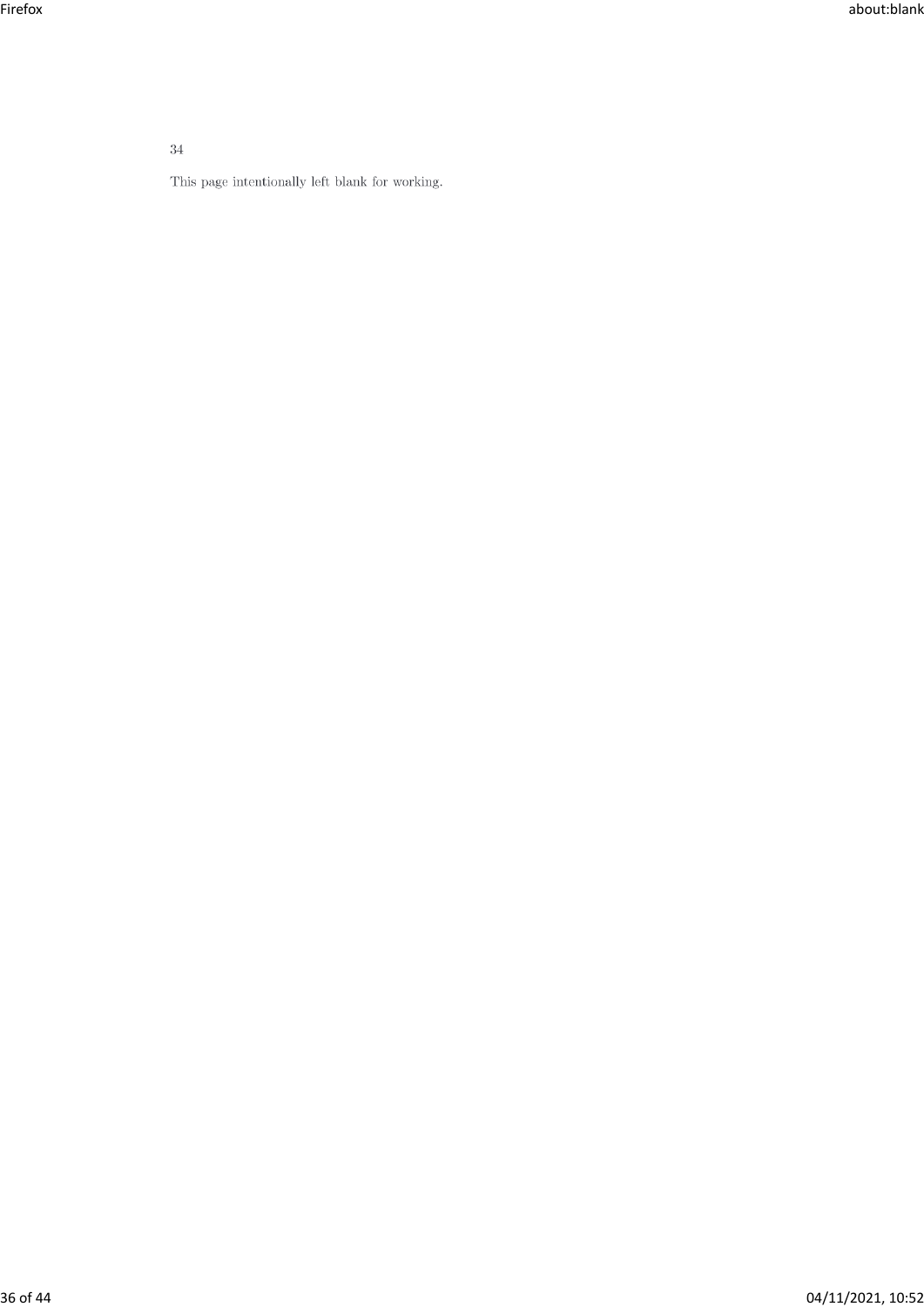$35\,$ **23.** The potential energy for a system of two atoms separated by a distance x is  $U(x)$ **23.** The potential energy for a system of two atoms separated by a distance x is  $U(x)$  (shown below).<br>Sketch  $-\frac{dU}{dx}$ .<br>What does this new curve represent physically and what does the point  $x_0$  represent?  $[2] % \begin{center} \includegraphics[width=0.3\textwidth]{images/TrDiM-Architecture.png} \end{center} % \vspace*{-1em} \caption{The image shows the number of parameters of the data and the number of data. The number of data is the number of data.} \label{fig:TrDiM-Architecture}$  $[2] % \begin{center} \includegraphics[width=\linewidth]{imagesSupplemental/Imers.png} \end{center} % \vspace*{-1em} \caption{The image shows the number of parameters of the parameter $\{1,2,3,4,\ldots\}$, and the number of parameters of the parameter $\{1,2,3,\ldots\}$, respectively.} \label{fig:3}$ sent?



37 of 44 04/11/2021, 10:52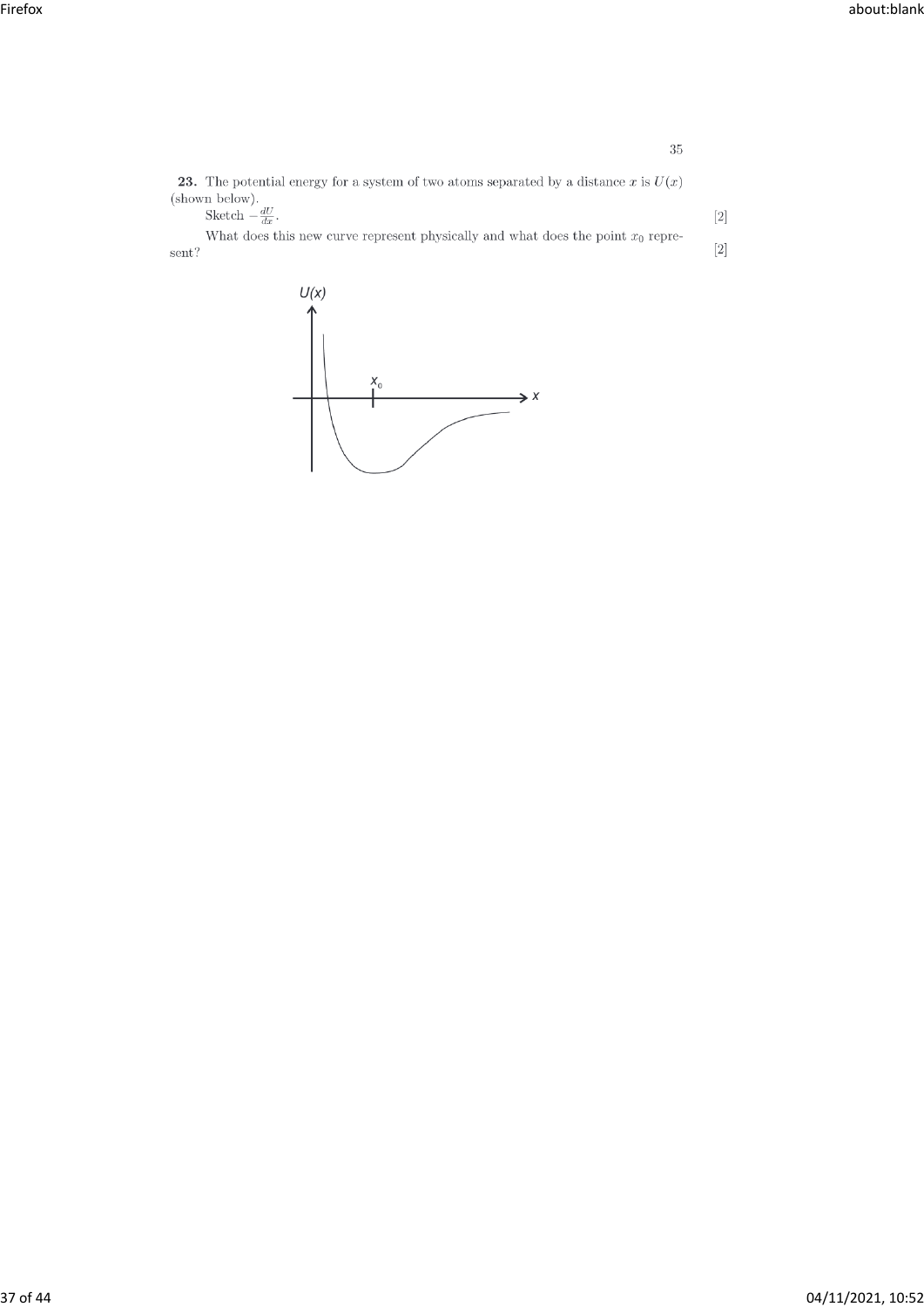

then sketch  $f(x - ct) + g(x + ct)$  for  $t = a/2c$ ,  $3a/4c$  and  $a/c$ . Each sketch should be done separately with its own set of axes.

 $[6] \centering% \includegraphics[width=1.0\textwidth]{figs/fig_0a.pdf} \includegraphics[width=1.0\textwidth]{figs/fig_0b.pdf} \includegraphics[width=1.0\textwidth]{figs/fig_0b.pdf} \includegraphics[width=1.0\textwidth]{figs/fig_0b.pdf} \includegraphics[width=1.0\textwidth]{figs/fig_0b.pdf} \includegraphics[width=1.0\textwidth]{figs/fig_0b.pdf} \includegraphics[width=1.0\textwidth]{figs/fig_0b.pdf} \includegraphics[width=1.0\textwidth]{figs/fig_0b.pdf} \includegraphics[width=1.0\textwidth]{figs/fig_0b.pdf} \includegraphics[width=1.0\textwidth]{figs$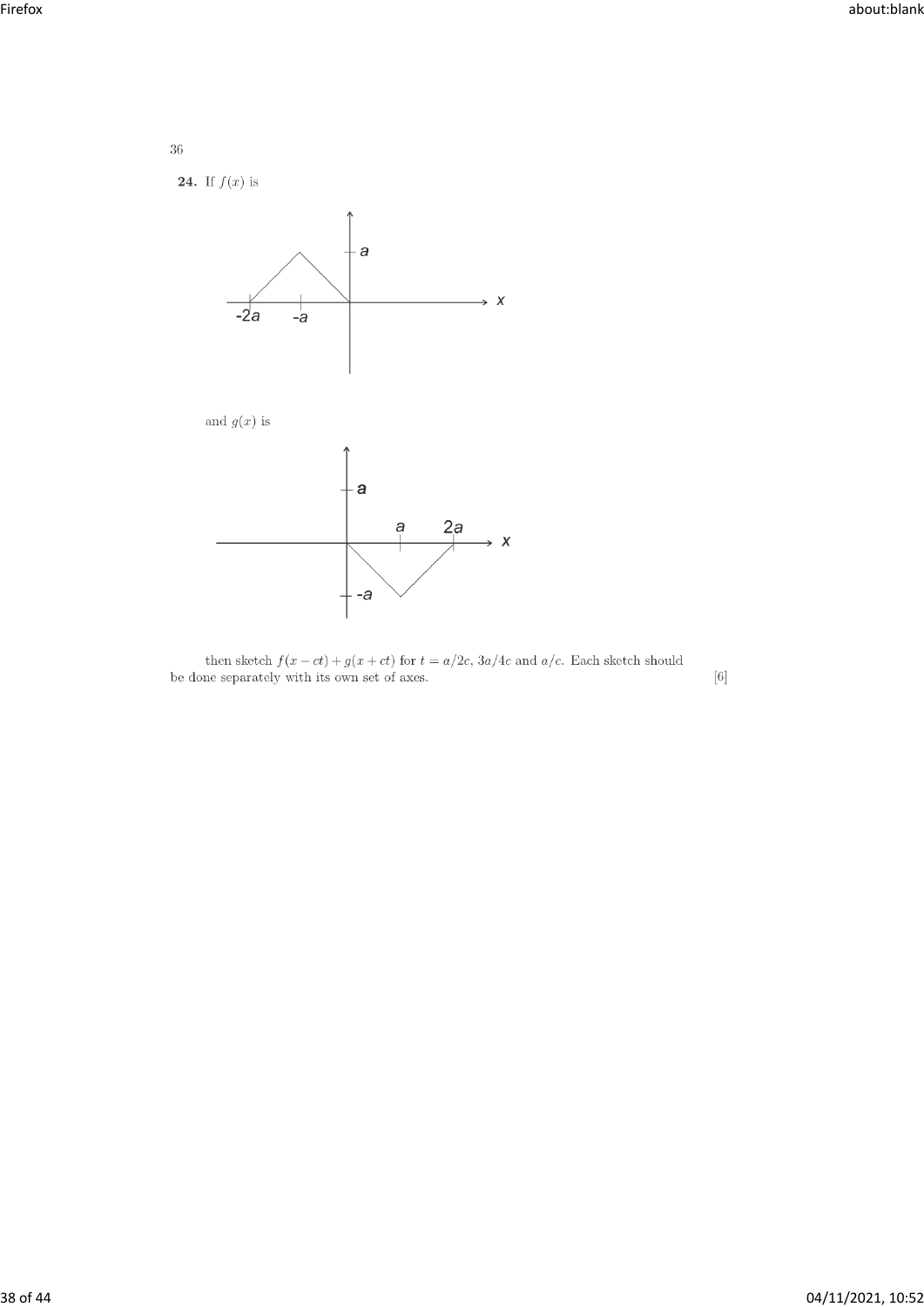This page intentionally left blank for working.

37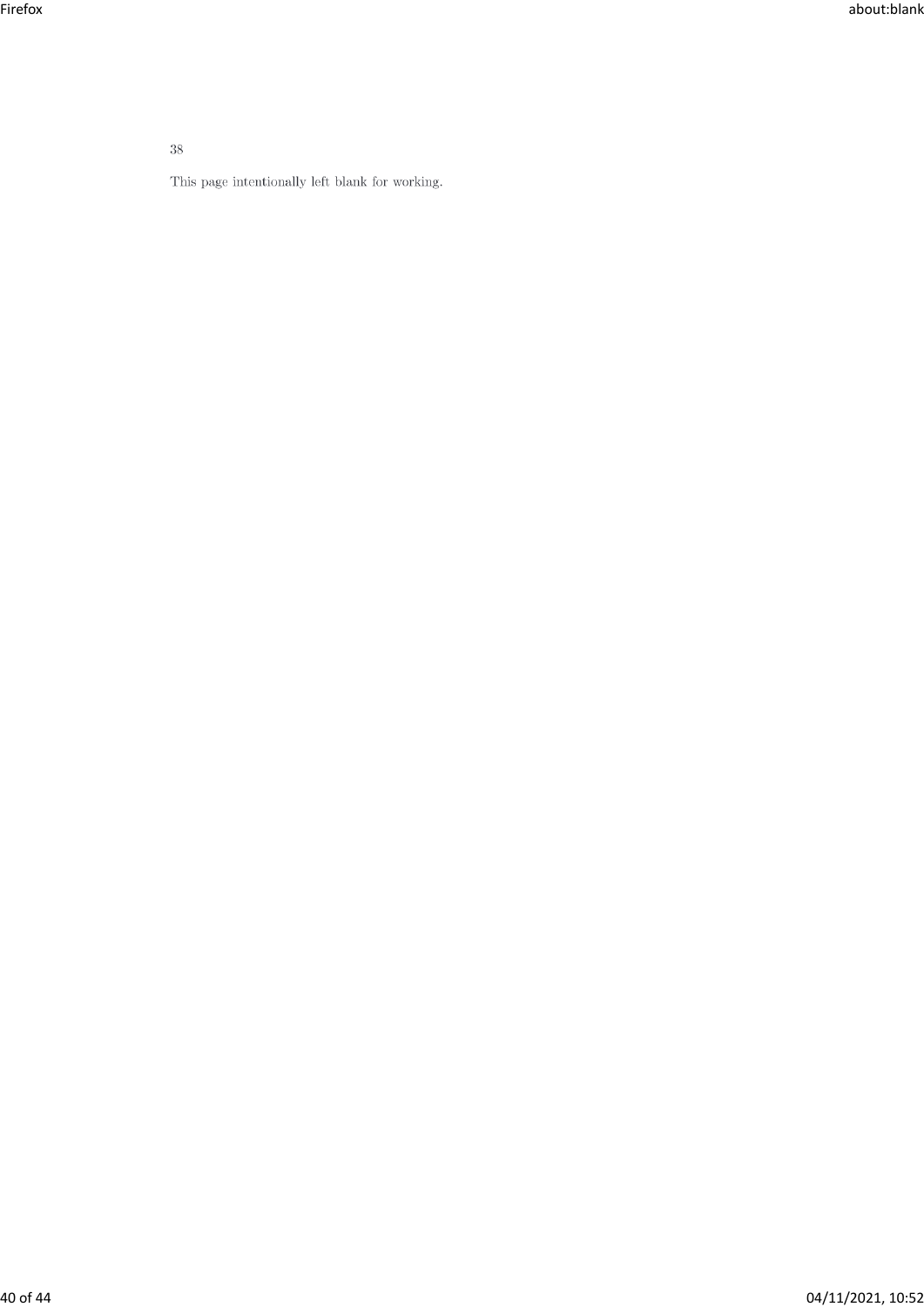This page intentionally left blank for working.

39

[LAST PAGE]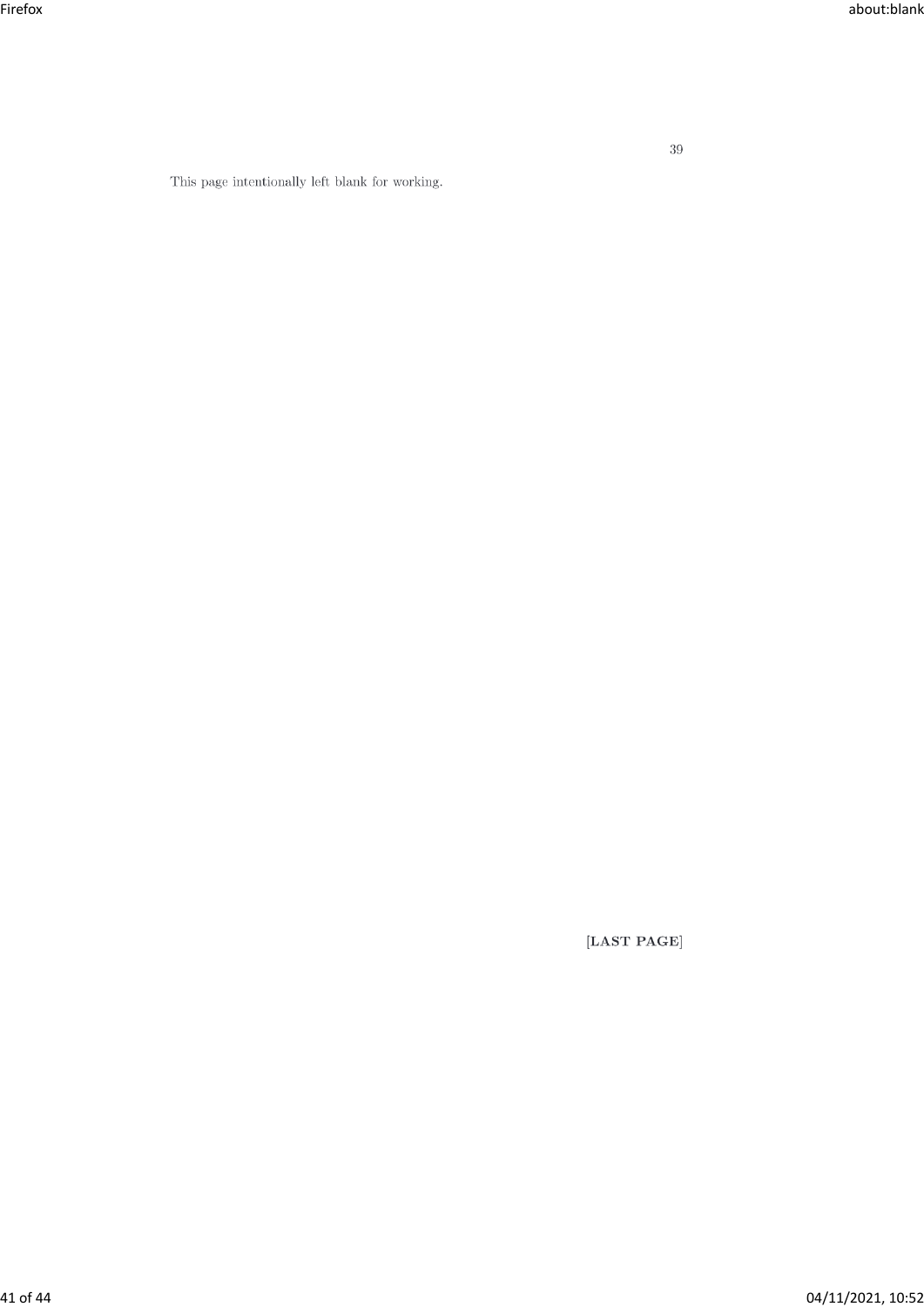$\begin{array}{c} 1 \\ 1 \\ 1 \\ 1 \\ 1 \end{array}$ 

 $\overline{\phantom{a}}$ 

**BLANK PAGE**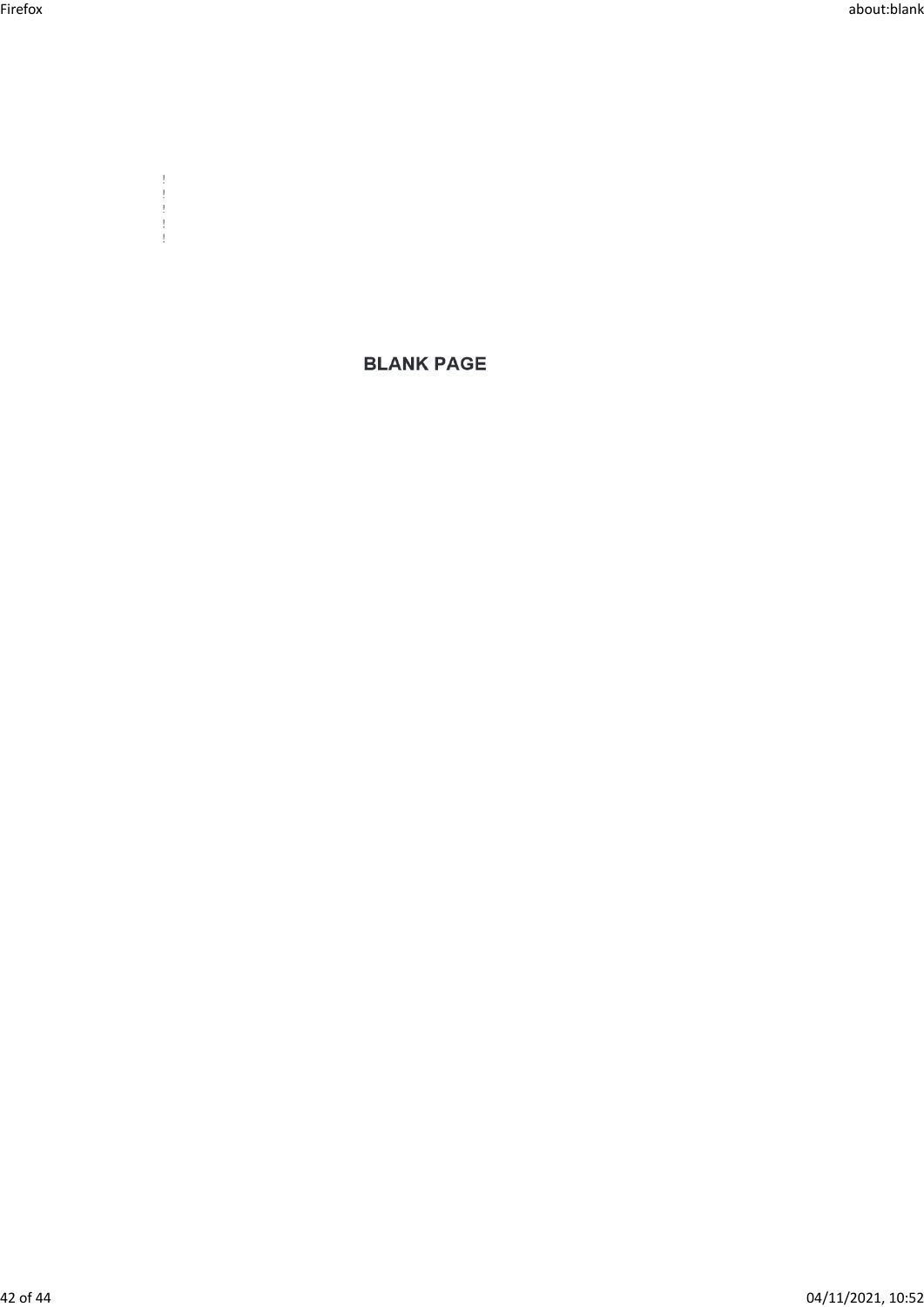$\begin{array}{c} 1 \\ 1 \\ 1 \\ 1 \\ 1 \end{array}$ 

 $\overline{\phantom{a}}$ 

**BLANK PAGE**